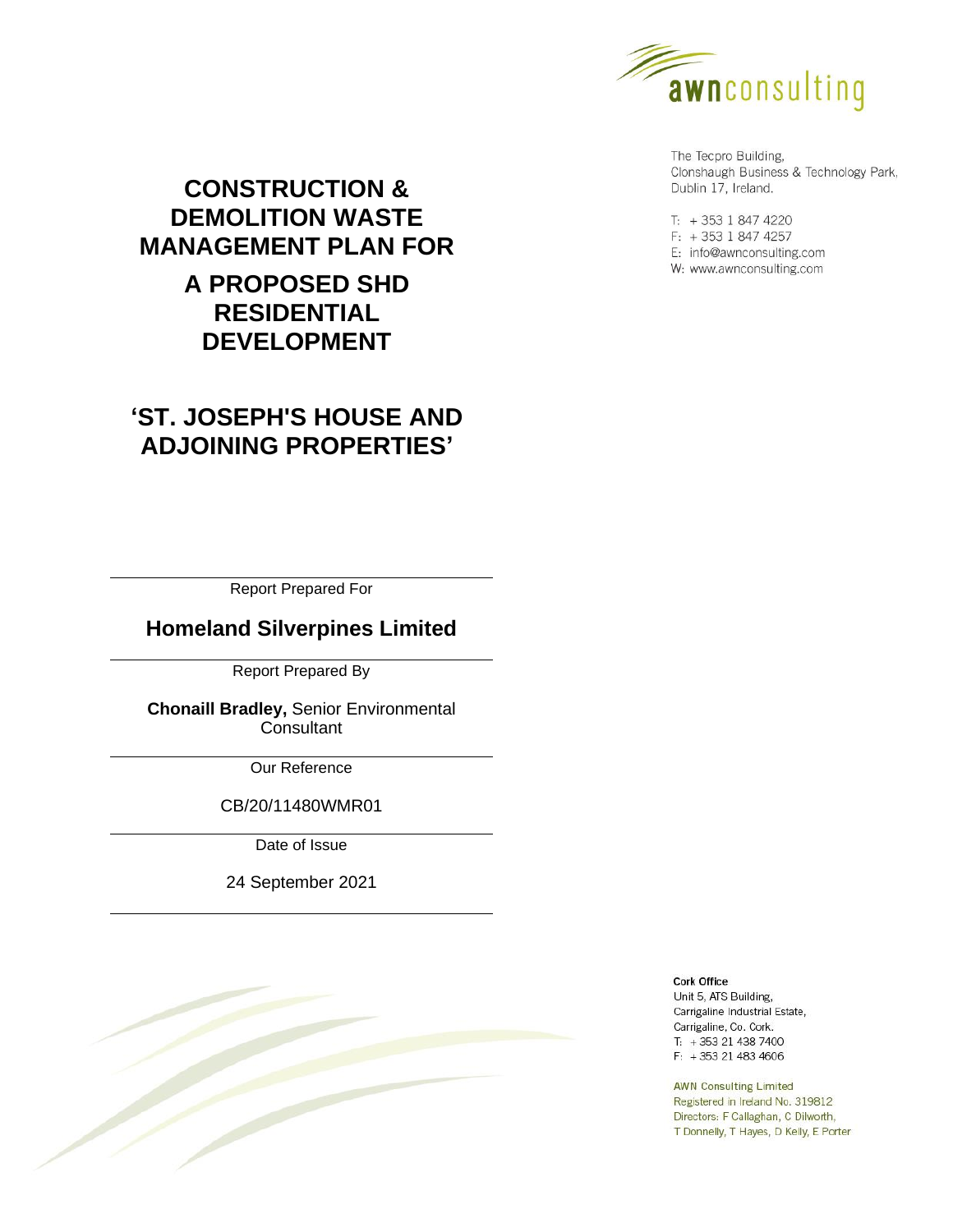# **Document History**

| <b>Document Reference</b>                     |  | Original Issue Date |                          |  |  |  |
|-----------------------------------------------|--|---------------------|--------------------------|--|--|--|
| CB/20/11480WMR02                              |  | 24 September 2021   |                          |  |  |  |
| <b>Revision Level</b><br><b>Revision Date</b> |  | Description         | <b>Sections Affected</b> |  |  |  |
|                                               |  |                     |                          |  |  |  |
|                                               |  |                     |                          |  |  |  |
|                                               |  |                     |                          |  |  |  |
|                                               |  |                     |                          |  |  |  |
|                                               |  |                     |                          |  |  |  |
|                                               |  |                     |                          |  |  |  |
|                                               |  |                     |                          |  |  |  |
|                                               |  |                     |                          |  |  |  |
|                                               |  |                     |                          |  |  |  |

# **Record of Approval**

| Details      | Written by                      | Approved by       |
|--------------|---------------------------------|-------------------|
| Signature    |                                 |                   |
| Name         | <b>Chonaill Bradley</b>         | Fergal Callaghan  |
| <b>Title</b> | Senior Environmental Consultant | <b>Director</b>   |
| Date         | 24 September 2021               | 24 September 2021 |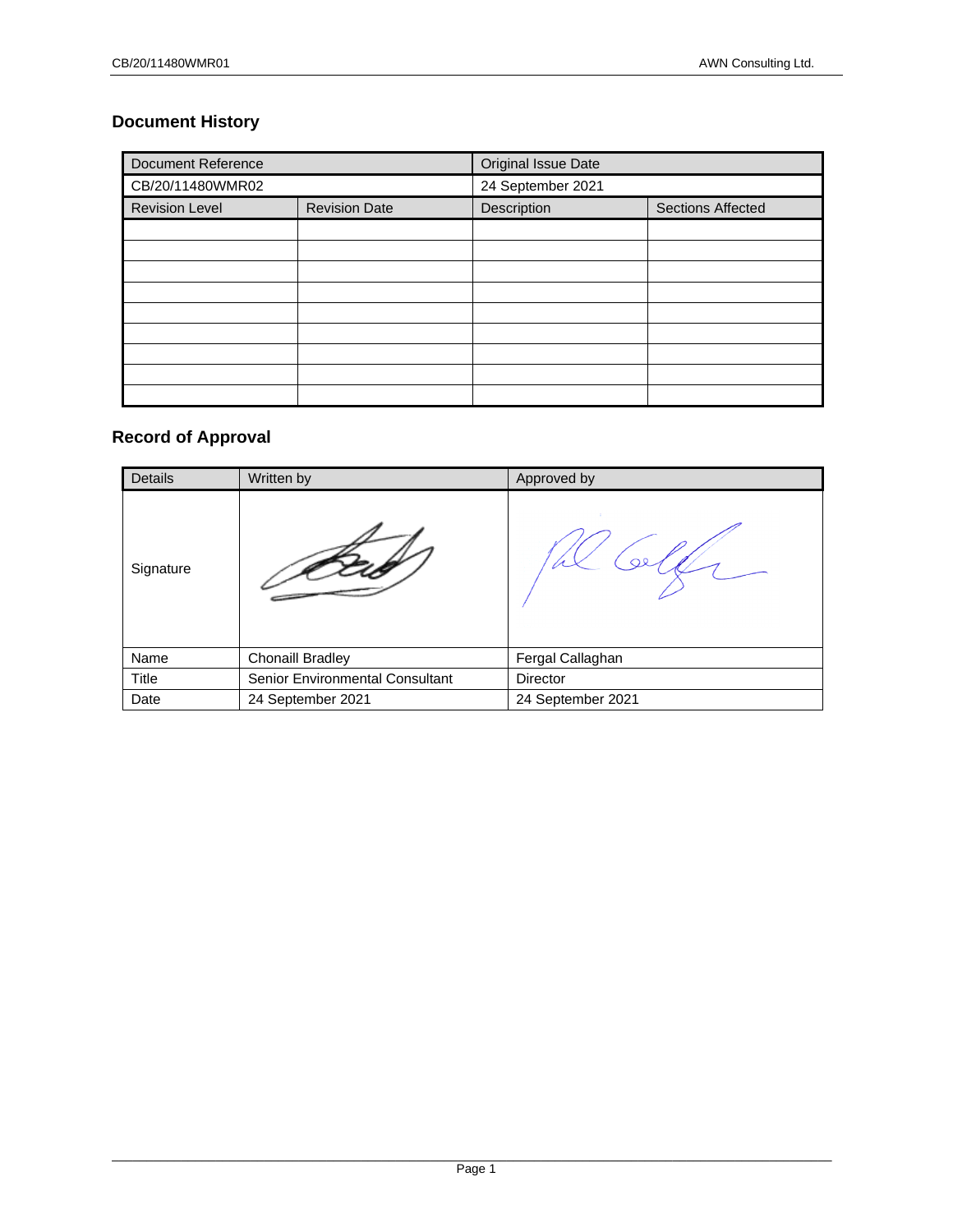# **Contents**

# Page

| 1.0  |      |                                                              |
|------|------|--------------------------------------------------------------|
| 2.0  |      | CONSTRUCTION & DEMOLITION WASTE MANAGEMENT IN IRELAND  3     |
|      | 2.1  |                                                              |
|      | 2.2  |                                                              |
|      | 2.3  |                                                              |
| 3.0  |      |                                                              |
|      | 3.1  |                                                              |
|      | 3.2  | Details of the Non-Hazardous Wastes to be produced 8         |
|      | 3.3  |                                                              |
|      | 3.4  | Main Construction and Demolition Waste Categories 11         |
| 4.0  |      |                                                              |
|      | 4.1  |                                                              |
|      | 4.2  |                                                              |
|      | 4.3  |                                                              |
|      | 4.4  | Tracking and Documentation Procedures for Off-Site Waste 16  |
| 5.0  |      |                                                              |
|      | 5.1  |                                                              |
|      | 5.2  |                                                              |
|      | 5.3  |                                                              |
| 6.0  |      |                                                              |
| 7.0  |      |                                                              |
|      | 7.1  |                                                              |
|      | 7.2  |                                                              |
| 8.0  |      |                                                              |
| 9.0  |      |                                                              |
|      | 9.1  |                                                              |
|      | 9.2  | Review of Records and Identification of Corrective Actions20 |
| 10.0 |      |                                                              |
|      | 10.1 |                                                              |
|      | 10.2 |                                                              |
| 11.0 |      |                                                              |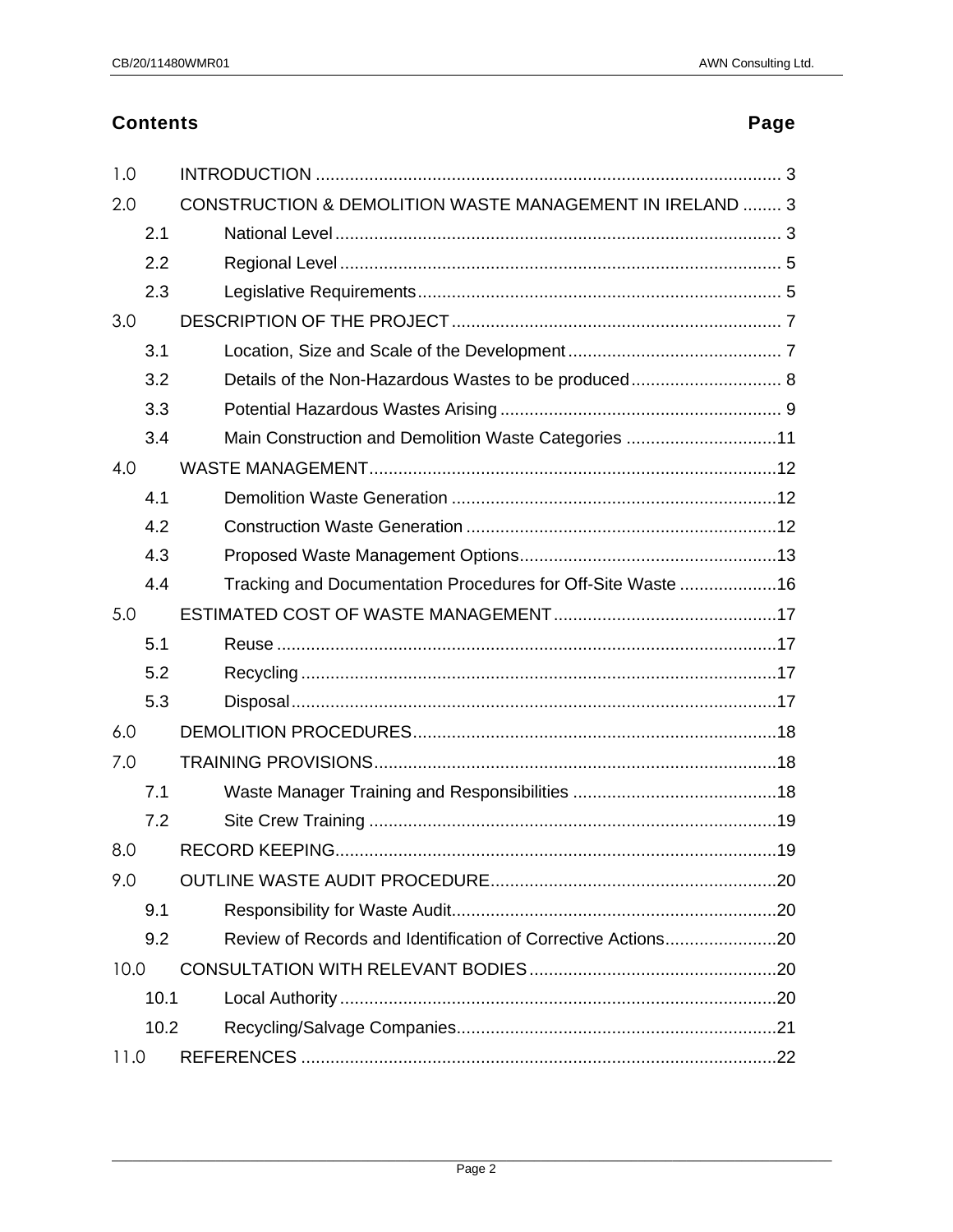# <span id="page-3-0"></span>**1.0 INTRODUCTION**

AWN Consulting Ltd. (AWN) has prepared this Construction & Demolition Waste Management Plan (C&D WMP) on behalf of Homeland Silverpines Limited. The proposed development relates to a site at Leopardstown Road, Dublin 18 & St Joseph's House (a Protected Structure) & adjoining lands, Brewery Road, Stillorgan, Co Dublin and will involve the demolition of the existing structures on site, with the exception of St Jospeh's House which will be renovated, along with the construction of a new residential development consisting of residential unities, creche, café amenities, car and bicycle parking and all hard and soft landscaping.

This plan will provide information necessary to ensure that the management of C&D waste at the site is undertaken in accordance with the current legal and industry standards including the *Waste Management Acts 1996 - 2011* and associated Regulations <sup>1</sup> , Protection of the Environment Act 2003 as amended <sup>2</sup>, Litter Pollution Act 1997 as amended <sup>3</sup> and the *Eastern-Midlands Region Waste Management Plan 2015 – 2021 <sup>4</sup>* . In particular, this Plan aims to ensure maximum recycling, reuse and recovery of waste with diversion from landfill, wherever possible. It also seeks to provide guidance on the appropriate collection and transport of waste from the site to prevent issues associated with litter or more serious environmental pollution (e.g. contamination of soil and/or water).

This C&D WMP includes information on the legal and policy framework for C&D waste management in Ireland, estimates of the type and quantity of waste to be generated by the proposed development and makes recommendations for management of different waste streams.

# <span id="page-3-1"></span>**2.0 CONSTRUCTION & DEMOLITION WASTE MANAGEMENT IN IRELAND**

# <span id="page-3-2"></span>**2.1 National Level**

The Irish Government issued a policy statement in September 1998 known as *'Changing Our Ways' <sup>5</sup>* , which identified objectives for the prevention, minimisation, reuse, recycling, recovery and disposal of waste in Ireland. The target for C&D waste in this report was to recycle at least 50% of C&D waste within a five year period (by 2003), with a progressive increase to at least 85% over fifteen years (i.e. 2013).

In response to the *Changing Our Ways* report, a task force (Task Force B4) representing the waste sector of the already established Forum for the Construction Industry, released a report entitled '*Recycling of Construction and Demolition Waste' <sup>6</sup>* concerning the development and implementation of a voluntary construction industry programme to meet the Government's objectives for the recovery of C&D waste.

In September 2020 the government released a new national policy document outlining a new action plan for Ireland and its waste to cover the period of 2020-2025. This plan 'A Waste Action Plan for a Circular Economy' <sup>7</sup>, was prepared in response to the 'European Green Deal' which sets a roadmap for a transition to a new economy, where climate and environmental challenges are turned into opportunities, replacing the previous national waste management plan "A Resource Opportunity (2012)".

It aims to fulfil the commitment in the Programme for Government to publish and start implementing a new National Waste Action Plan. It is intended that this new national waste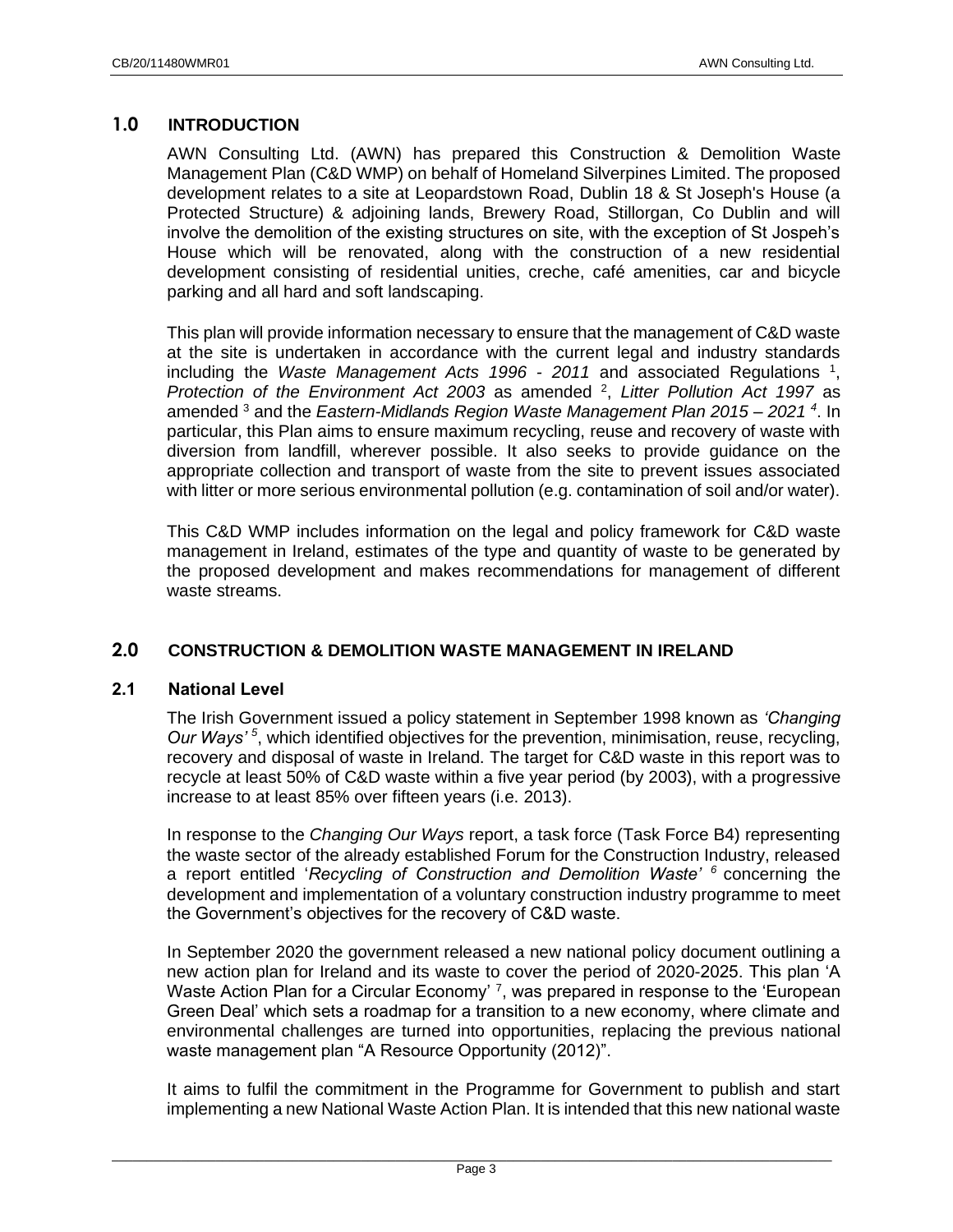policy will inform and give direction to waste planning and management in Ireland over the coming years. It will be followed later this year by an All of Government Circular Economy Strategy. The policy document shifts focus away from waste disposal and moves it back up the production chain. To support the policy, regulation is already being used (Circular Economy Legislative Package) or in the pipeline (Single Use Plastics Directive). The policy document contains over 200 measures across various waste areas including Circular Economy, Municipal Waste, Consumer Protection & Citizen Engagement, Plastics and Packaging, Construction and Demolition, Textiles, Green Public Procurement and Waste Enforcement.

The National Construction and Demolition Waste Council (NCDWC) was launched in June 2002, as one of the recommendations of the Forum for the Construction Industry, in the Task Force B4 final report. The NCDWC subsequently produced '*Best Practice Guidelines for the Preparation of Waste Management Plans for Construction and Demolition Projects'* <sup>8</sup> in July 2006 in conjunction with the then Department of the Environment, Heritage and Local Government (DoEHLG). The guidelines outline the issues that need to be addressed at the pre-planning stage of a development all the way through to its completion. These guidelines have been followed in the preparation of this document and include the following elements:

- Predicted C&D wastes and procedures to prevent, minimise, recycle and reuse wastes;
- Waste disposal/recycling of C&D wastes at the site;
- Provision of training for waste manager and site crew;
- Details of proposed record keeping system;
- Details of waste audit procedures and plan; and
- Details of consultation with relevant bodies i.e. waste recycling companies, Dun Laoghaire Rathdown County Council etc.

Section 3 of the Guidelines identifies thresholds above which there is a requirement for the preparation of a C&D Waste Management Plan for developments. This development requires a C&D WMP under the following criterion:

- New residential development of 10 houses or more; and
- Demolition/renovation/refurbishment projects generating in excess of 100m3 in volume, of C&D waste;

Other guidelines followed in the preparation of this report include *'Construction and Demolition Waste Management – a handbook for Contractors and Site Managers' <sup>9</sup>* , published by FÁS and the Construction Industry Federation in 2002 and the Environmental Protection Agency (EPA) *'Best Practice Guidelines for the Preparation of Resource Management Plans for Construction & Demolition Projects'* Draft for public consultation <sup>10</sup> (April 2021).

These guidance documents are considered to define best practice for C&D projects in Ireland and describe how C&D projects are to be undertaken such that environmental impacts and risks are minimised and maximum levels of waste recycling are achieved.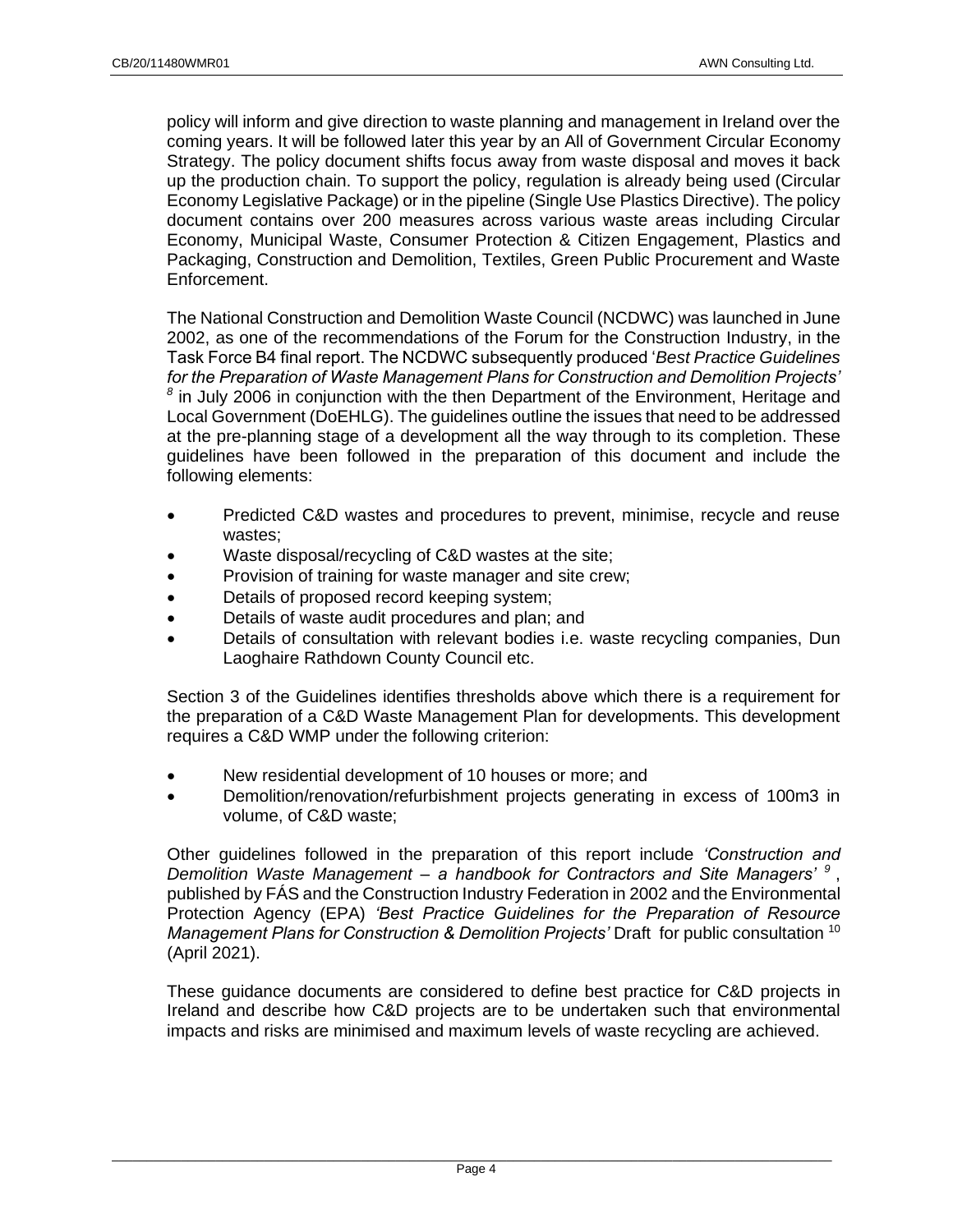### <span id="page-5-0"></span>**2.2 Regional Level**

The proposed development is located in the Local Authority area of Dún Laoghaire– Rathdown County Council (DLRCC).

The *Eastern-Midlands Region Waste Management Plan 2015 – 2021* is the regional waste management plan for the DLRCC area published in May 2015.

The Regional Plan sets out the strategic targets for waste management in the region and sets a specific target for C&D waste of *"70% preparing for reuse, recycling and other recovery of construction and demolition waste" (excluding natural soils and stones and hazardous wastes)* to be achieved by 2020.

The DLRCC *County Development Plan 2016 – 2022* (2016) <sup>11</sup> sets out a number of objectives for Dún Laoghaire–Rathdown County Council in line with the objectives of the regional waste management plan.

Waste policies with a particular relevance to this proposed development are:

#### Policy:

- **Policy EI12:** Waste Management Strategy: It is Council policy to conform to the European Union and National Waste Management Hierarchy as follows:
	- o Waste prevention
	- o Minimisation
	- o Re-use
	- o Waste recycling
	- o Energy recovery and
	- o Disposal

subject to economic and technical feasibility and Environmental Assessment.

- **Policy EI13:** Waste Plans: It is Council policy to publish plans for the collection, treatment, handling and disposal of waste in accordance with the provisions of the Waste Management Acts 1996 (as amended) and Protection of the Environment Act 2003 (as amended).
- **Policy EI14: Private Waste Companies: It is Council policy to ensure that all waste** that is disposed of by private waste companies is done so in compliance with the requirements of the Environmental Protection Agency and the Waste Management Legislation and in accordance with the Planning Code.
- **Policy EI16:** Waste Re-use and Recycling: It is Council policy to promote the increased re-use and re-cycling of materials from all waste streams. The Council will co-operate with other agencies in viable schemes for the extraction of useful materials from refuse for re-use or re-cycling and will adopt the National targets as stated in the 'Dublin Regional Waste Management Plan 2005-2010'.

# <span id="page-5-1"></span>**2.3 Legislative Requirements**

The primary legislative instruments that govern waste management in Ireland and applicable to the project are:

• Waste Management Act 1996 (No. 10 of 1996) as amended. Sub-ordinate legislation includes: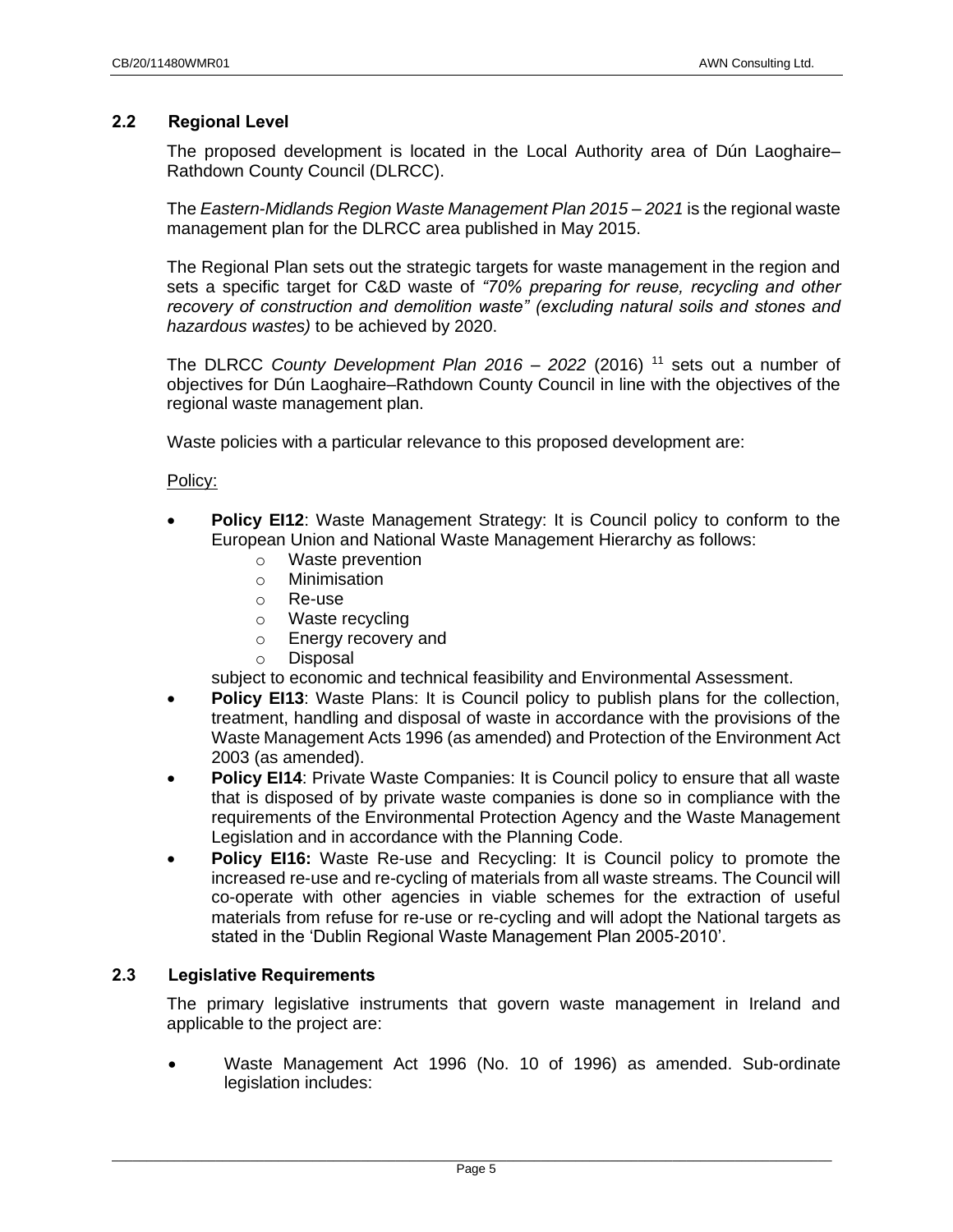- o European Communities (Waste Directive) Regulations 2011 (SI 126 of 2011) as amended
- o Waste Management (Collection Permit) Regulations (S.I No. 820 of 2007) as amended
- o Waste Management (Facility Permit and Registration) Regulations 2007, (S.I No. 821 of 2007) as amended
- o Waste Management (Licensing) Regulations 2004 (S.I. No. 395 of 2004) as amended
- o Waste Management (Packaging) Regulations 2014 (S.I. 282 of 2014) as amended
- o Waste Management (Planning) Regulations 1997 (S.I. No. 137 of 1997)
- o Waste Management (Landfill Levy) Regulations 2015 (S.I. No. 189 of 2015)
- o European Union (Waste Electrical and Electronic Equipment) Regulations 2014 (S.I. No. 149 of 2014)
- o European Union (Batteries and Accumulators) Regulations 2014 (S.I. No. 283 of 2014) as amended
- o Waste Management (Food Waste) Regulations 2009 (S.I. 508 of 2009), as amended
- o European Union (Household Food Waste and Bio-waste) Regulation 2015 (S.I. No. 191 of 2015)
- o Waste Management (Hazardous Waste) Regulations, 1998 (S.I. No. 163 of 1998) as amended
- o Waste Management (Shipments of Waste) Regulations, 2007 (S.I. No. 419 of 2007) as amended
- o Waste Management (Hazardous Waste) Regulations 1998 (S.I. No. 163 of 1998) as amended;
- o European Communities (Transfrontier Shipment of Waste) Regulations 1994 (SI 121 of 1994)
- o European Union (Properties of Waste which Render it Hazardous) Regulations 2015 (S.I. No. 233 of 2015) as amended
- Environmental Protection Act 1992 (No. 7 of 1992) as amended.
- Litter Pollution Act 1997 (No. 12 of 1997) as amended.
- Planning and Development Act 2000 (No. 30 of 2000) as amended <sup>12.</sup>

One of the guiding principles of European waste legislation, which has in turn been incorporated into the *Waste Management Act 1996 - 2001* and subsequent Irish legislation, is the principle of *"Duty of Care"*. This implies that the waste producer is responsible for waste from the time it is generated through until its legal recycling, recovery or disposal (including its method of disposal). As it is not practical in most cases for the waste producer to physically transfer all waste from where it is produced to the final destination, waste contractors will be employed to physically transport waste to the final destination. Following on from this is the concept of *"Polluter Pays"* whereby the waste producer is liable to be prosecuted for pollution incidents, which may arise from the incorrect management of waste produced, including the actions of any contractors engaged (e.g. for transportation and disposal/recovery/recycling of waste).

It is therefore imperative that the client ensures that the waste contractors engaged by demolition and construction contractors are legally compliant with respect to waste transportation, recycling, recovery and disposal. This includes the requirement that a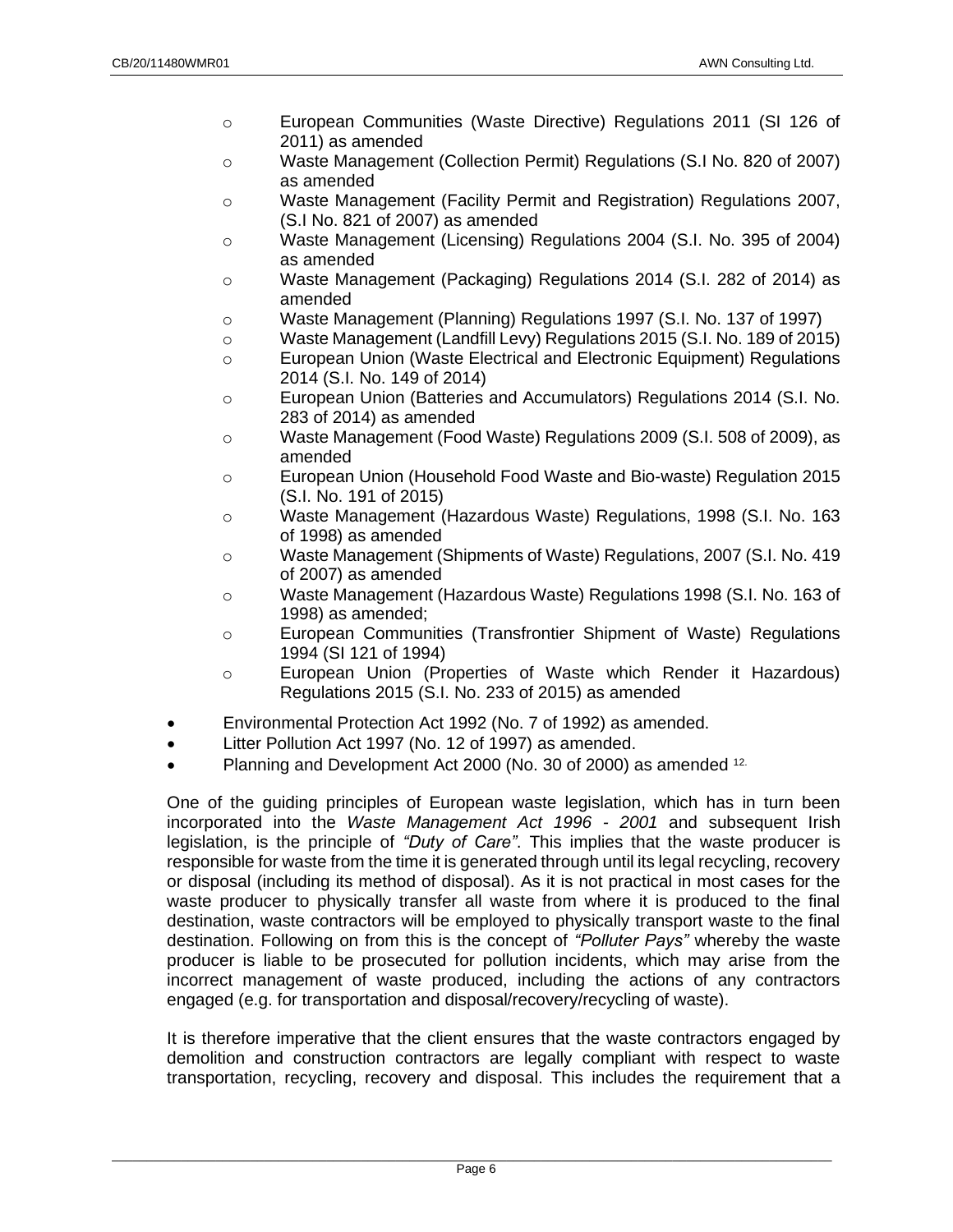contractor handle, transport and recycle/recover/dispose of waste in a manner that ensures that no adverse environmental impacts occur as a result of any of these activities.

A collection permit to transport waste must be held by each waste contractor which is issued by the National Waste Collection Permit Office (NWCPO). Waste receiving facilities must also be appropriately permitted or licensed. Operators of such facilities cannot receive any waste, unless in possession of a Certificate of Registration (COR) or waste permit granted by the relevant Local Authority under the *Waste Management (Facility Permit & Registration) Regulations 2007 and Amendments* or a waste or IE licence granted by the EPA. The COR/permit/licence held will specify the type and quantity of waste able to be received, stored, sorted, recycled, recovered and/or disposed of at the specified site.

# **2.4 Local Authority Guidelines**

DLRCC's Waste Management Division have issued *Guidance Notes for Environmental Management of Construction Projects* (2020) <sup>13</sup> which provide good practice guidance for the preparation of Construction & Demolition Waste Management Plans for in accordance with the DOEHLG "*Best Practice Guidelines for the Preparation of Waste Management Plans for Construction and Demolition Projects"*.

The objective of the guidelines is to allow developers and designers to demonstrate to local planning and waste management authorities that they have considered how the design and the operation of waste management services will enable construction and demolition contractors to effectively manage their wastes arisings.

The Plan should document proposals for the management of C&D waste as concisely as possible. For clarity, besides assisting assessment and implementation, the Project C&D Waste Management Plan should be organised systematically. Individual headings should be provided, describing the following:

- Description of the Project;
- Wastes arising including proposals for minimisation/reuse/recycling;
- Estimated cost of waste management:
- Demolition Plan:
- Roles including training and responsibilities for C&D Waste;
- Record keeping procedures; and
- <span id="page-7-0"></span>Waste auditing protocols

This C&D WMP has been prepared to demonstrate exactly that and aims to do that in a comprehensive manner.

# **3.0 DESCRIPTION OF THE PROJECT**

#### <span id="page-7-1"></span>**3.1 Location, Size and Scale of the Development**

The development will consist of a new residential and mixed use scheme to include apartments, residential amenity space, a café and a childcare facility as follows: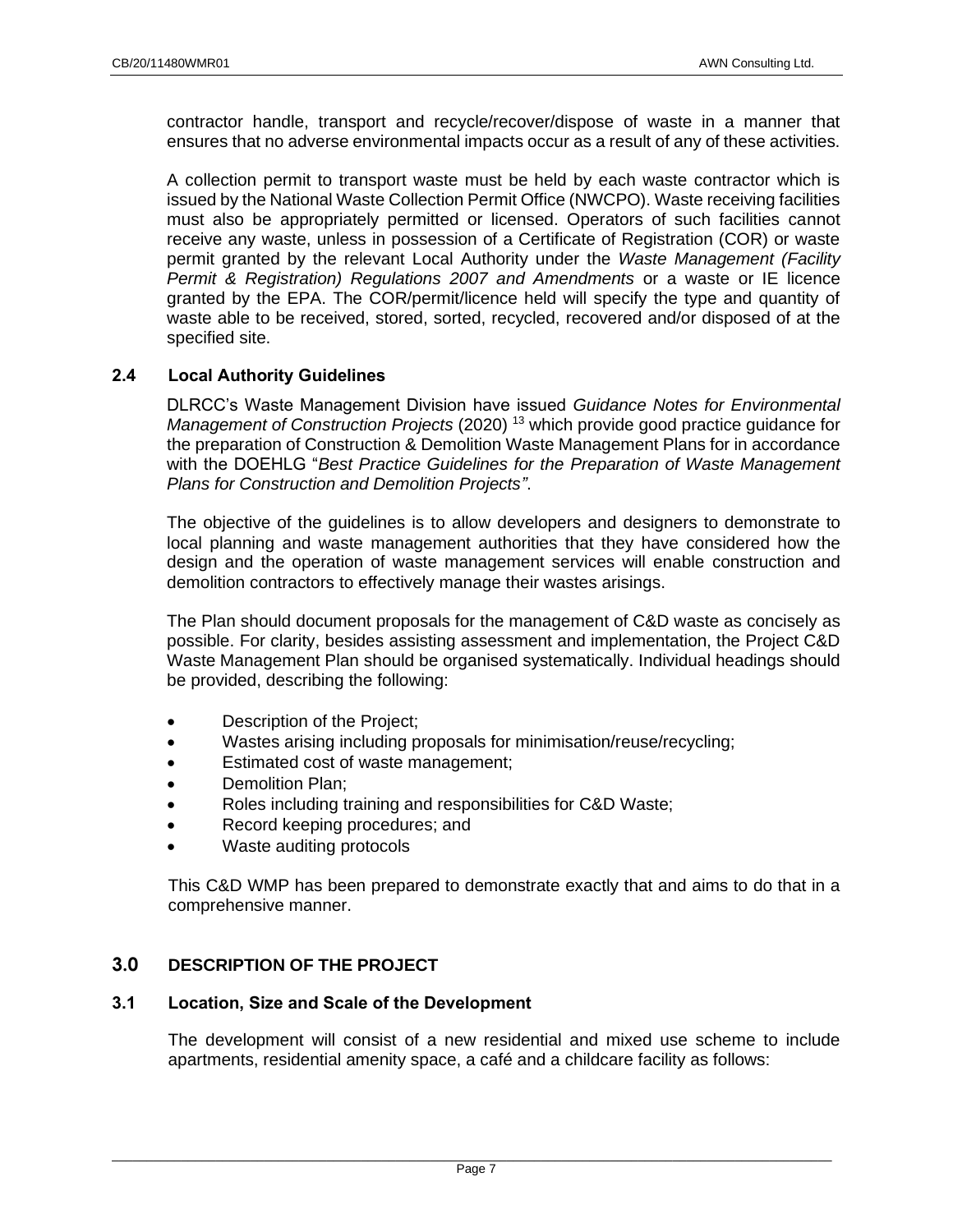- The demolition of 10 no. properties and associated outbuildings at 'Madona House' (single storey), 'Woodleigh' (2 storeys), 'Cloonagh' (2 storeys), 'Souk El Raab (2 storeys), 'Welbrook' (2 storeys), 'Calador' (2 storeys), 'Alhambra' (2 storeys), 'Dalwhinnie' (2 storeys), 'Annaghkeen' (2 storeys) and 'The Crossing' (single storey) (combined demolition approx. 2,291.3 sq m GFA)
- The refurbishment, separation and material change of use of Saint Joseph's House (a Protected Structure, RPS No. 1548) from residential care facility to residential use and a childcare facility; and the construction of a new build element to provide for an overall total of 463 no. residential units, residential amenity space and a café as follows:
	- o Block A ( 5 storeys) comprising 49 no. apartments (13 no. 1 bed units, 33 no. 2 bed units and 3 no. 3 bed units);
	- $\circ$  Block B (4 7 storeys) comprising 88 no. apartments (28 no. 1 bed units, 57 no. 2 bed units and 3 no. 3 bed units);
	- o Block C (5 7 storeys) comprising 115 no. apartments (26 no. studio units, 26 no. 1 bed units and 57 no. 2 bed units and 6 no. 3 bed units);
	- $\circ$  Block D (5 10 storeys) comprising 157 no. apartments (36 no. studio unit, 40 no. 1 bed units and 81 no. 2 bed units), residential amenity areas of approx. 636 sq m and a café of approx. 49 sq m;
	- o Block E (St. Joseph's House) (2 storeys) comprising 9 no. apartments (8 no. 2 bed units and 1 no. 3 bed units) and a childcare facility of 282 sq m with associated outdoor play areas of approx. 130 sq m;
	- $\circ$  Block F (3 6 storeys) comprising 45 no. apartments (23 no. studio units, 10 no. 1 bed units; and 12 no. 2 bed units);
- Open Space (approx. 9,885 sq m)
- 259 no. car parking spaces (232 no. at basement level and 27 no. at surface level)
- 968 no. bicycle spaces (816 no. at basement level and 152 no. at surface level)
- 10 no. motorcycle spaces (all at basement level)
- Vehicular Access
- Basement Areas
- Substations and Switch Rooms
- All associated site development works.

#### <span id="page-8-0"></span>**3.2 Details of the Non-Hazardous Wastes to be produced**

There will be waste materials generated from the demolition of most of the existing buildings and hardstanding areas onsite, as well as from the further excavation of the building foundations. The volume of waste generated from demolition will be more difficult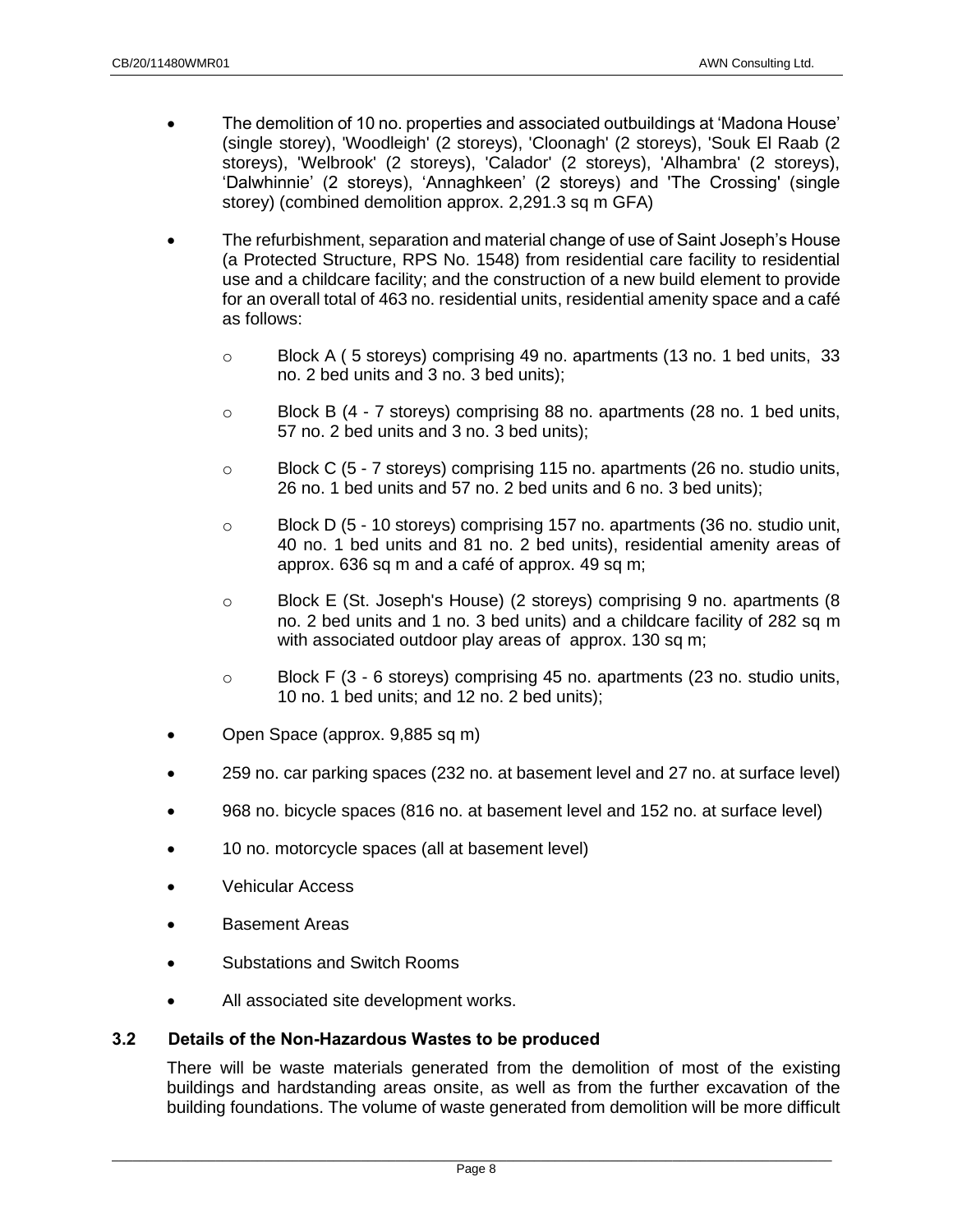to segregate than waste generated from the construction phase, as many of the building materials will be bonded together or integrated i.e. plasterboard on timber ceiling joists, steel embedded in concrete etc.

There will be soil, stones, clay, made ground and rock excavated to facilitate construction of new foundations, underground services, and the installation of the proposed basement. It has been estimated by the project engineers (Barrett Mahony Consulting Engineers) that c. 32,632  $\text{m}^3$  of material will need to be excavated. It is currently envisaged that there will be limited chances for reuse of material onsite. While there may be some material retained and reused onsite for landscaping, the majority of excavated material, will need to be removed offsite. This material will be taken for appropriate offsite reuse, recovery, recycling and/or disposal.

During the construction phase there may be a surplus of building materials, such as timber off-cuts, broken concrete blocks, cladding, plastics, metals and tiles generated. may also be excess concrete during construction which will need to be disposed of. Plastic and cardboard waste from packaging and supply of materials will also be generated. The contractor will be required to ensure that oversupply of materials is kept to a minimum and opportunities for reuse of suitable materials is maximised.

Waste will also be generated from construction workers e.g. organic/food waste, dry mixed recyclables (waste paper, newspaper, plastic bottles, packaging, aluminium cans, tins and Tetra Pak cartons), mixed non-recyclables and potentially sewage sludge from temporary welfare facilities provided on site during the construction phase. Waste printer/toner cartridges, waste electrical and electronic equipment (WEEE) and waste batteries may also be generated infrequently from site offices.

# <span id="page-9-0"></span>**3.3 Potential Hazardous Wastes Arising**

# **3.3.1 Contaminated Soil**

Site investigations and environmental soil testing were undertaken between August and September 2016, by Ground Investigations Ireland (GII) and further site investigations and environmental soil testing were undertaken in 2020, by IGSL. The purpose of the site investigations was to investigate subsurface conditions utilising a variety of investigative methods in accordance with the project specification.

Ten samples of soil/fill were submitted for detailed environmental analysis to the RILTA Suite, which includes the Waste Acceptance Criteria (WAC) parameters. This testing is used to determine the suitability of the soil for disposal to landfill and includes Heavy Metals, Polycyclic Aromatic Hydrocarbons (PAH), TPH-CWG, BTEX and Total Organic Carbon (TOC) all carried out on dry soil samples.

The results from nine of the samples confirm that no elevated levels of contaminants were found and that the material can be classified as INERT.

In one sample of FILL however (TP01 at 1.00 metre) elevated levels of Total Organic Carbon (TOC) and Loss on Ignition (LOI) were recorded.

If any potentially contaminated material is encountered, it will need to be segregated from clean/inert material, tested and classified as either non-hazardous or hazardous in accordance with the EPA publication entitled *'Waste Classification: List of Waste & Determining if Waste is Hazardous or Non-Hazardous'* <sup>14</sup> using the *HazWasteOnline* application (or similar approved classification method). The material will then need to be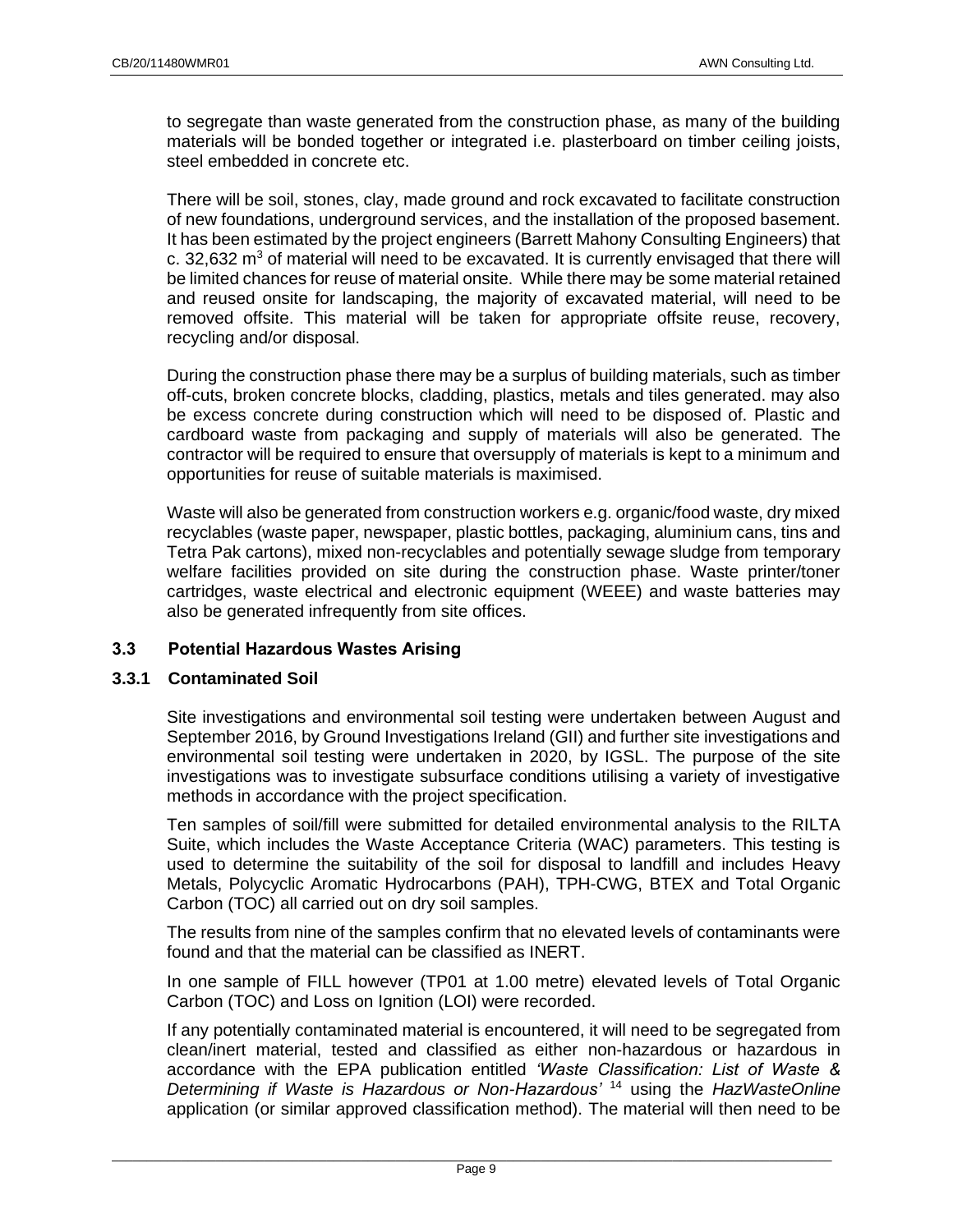classified as clean, inert, non-hazardous or hazardous in accordance with the *EC Council Decision 2003/33/EC <sup>15</sup>* , which establishes the criteria for the acceptance of waste at landfills.

No asbestos was detected in the samples taken, however in the event that Asbestos containing materials (ACMs) are found, the removal will only be carried out by a suitably permitted waste contractor, in accordance with *S.I. No. 386 of 2006 Safety, Health and Welfare at Work (Exposure to Asbestos) Regulations 2006-2010.* All asbestos will be taken to a suitably licensed or permitted facility.

In the event that hazardous soil, or historically deposited waste is encountered during the construction phase, the contractor will notify DLRCC and provide a Hazardous/Contaminated Soil Management Plan, to include estimated tonnages, description of location, any relevant mitigation, destination for disposal/treatment, in addition to information on the authorised waste collector(s).

#### **3.3.2 Fuel/Oils**

Fuels and oils are classed as hazardous materials; any on-site storage of fuel/oil, and all storage tanks and all draw-off points will be bunded and located in a dedicated, secure area of the site. Provided that these requirements are adhered to and the site crew are trained in the appropriate refuelling techniques, it is not expected that there will be any fuel/oil waste generated at the site.

#### **3.3.3 Invasive Plant Species**

A ecological surveys were undertaken by Brian Keely and Malgorzata Wilkowska the project ecologists, in the summer of 2019 including 10th and 11th July, 8th, 16th and 17th August. This included a site walkover survey of the entire site, and around part of the outside perimeter to search for any schedule 3 invasive species. Japanese Knotweed *Fallopia japonica*, which is listed on the Third Schedule of the Birds and Habitats Regulations, was not recorded on the site.

Japanese Knotweed (*Fallopia japonica*) is an alien invasive species listed under *schedule 3 of Regulations SI No. 355/2015*. IPS's report concludes that it is not present on this site and there was no indication that it is growing in the immediate vicinity.

#### **3.3.4 Asbestos**

An asbestos refurbishment/demolition survey was undertaken by Phoenix Environmental Safety Ltd, in September 2019. The scope of the asbestos survey was confined to all accessible areas in three of the residential homes 'Marian Villas', 'Dalwhinnie' and 'Annaghkeen'. Prior to demolition of the remaining buildings, similar surveys will be undertaken.

During the asbestos survey of the Berwick Pines Site, the following ACMs were detected in multiple locations including but not limited to Cement slates, roofing felt, thermal insulation, bitumen adhesive and a toilet cistern.

Removal of asbestos or ACMs will be carried out by a suitably qualified contractor and ACM's will only be removed from site by a suitably permitted/licenced waste contractor. in accordance with *S.I. No. 386 of 2006 Safety, Health and Welfare at Work (Exposure to*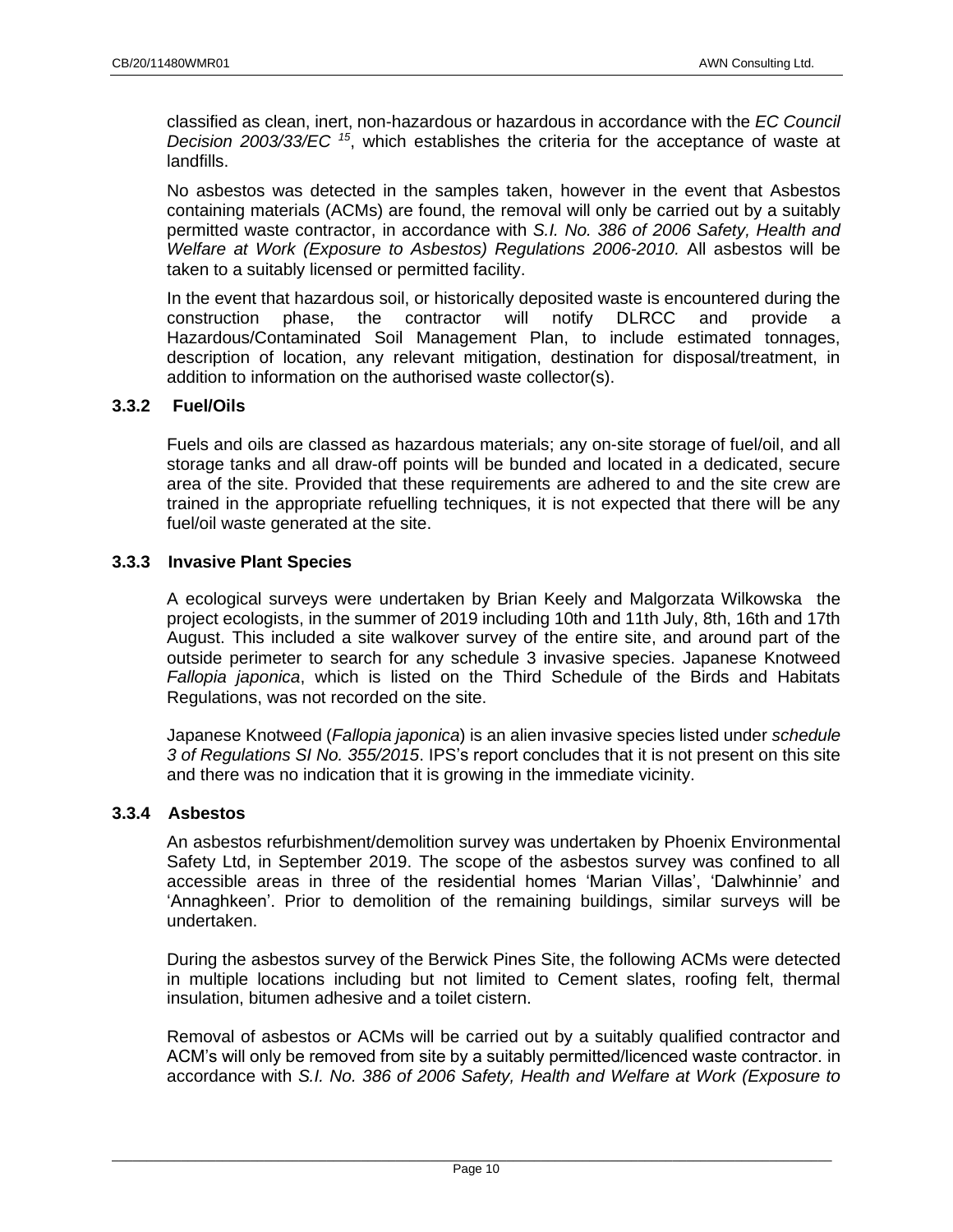*Asbestos) Regulations 2006-2010.* All material will be taken to a suitably licensed or permitted facility.

#### **3.3.5 Other known Hazardous Substances**

Paints, glues, adhesives and other known hazardous substances will be stored in designated areas. They will generally be present in small volumes only and associated waste volumes generated will be kept to a minimum. Wastes will be stored in appropriate receptacles pending collection by an authorised waste contractor.

In addition, WEEE (containing hazardous components), printer toner/cartridges, batteries (Lead, Ni-Cd or Mercury) and/or fluorescent tubes and other mercury containing waste may be generated from during C&D activities or temporary site offices. These wastes, if generated, will be stored in appropriate receptacles in designated areas of the site pending collection by an authorised waste contractor.

#### <span id="page-11-0"></span>**3.4 Main Construction and Demolition Waste Categories**

The main non-hazardous and hazardous waste streams that could be generated by the construction activities at a typical site are shown in [Table 3.1.](#page-11-1) The List of Waste (LoW) code (as effected from 1 June 2015) (also referred to as the European Waste Code or EWC) for each waste stream is also shown.

<span id="page-11-1"></span>

| Table 3.1             | Typical waste types generated and LoW codes (individual waste types may contain |
|-----------------------|---------------------------------------------------------------------------------|
| hazardous substances) |                                                                                 |

| <b>Waste Material</b>                                                | LoW/EWC Code        |  |  |
|----------------------------------------------------------------------|---------------------|--|--|
| Concrete, bricks, tiles, ceramics                                    | 17 01 01-03 & 07    |  |  |
| Wood, glass and plastic                                              | 17 02 01-03         |  |  |
| Treated wood, glass, plastic, containing hazardous substances        | 17-02-04*           |  |  |
| Bituminous mixtures, coal tar and tarred products                    | 17 03 01*, 02 & 03* |  |  |
| Metals (including their alloys) and cable                            | 17 04 01-11         |  |  |
| Soil and stones                                                      | 17 05 03* & 04      |  |  |
| Gypsum-based construction material                                   | 17 08 01* & 02      |  |  |
| Paper and cardboard                                                  | 20 01 01            |  |  |
| Mixed C&D waste                                                      | 17 09 04            |  |  |
| Green waste                                                          | 20 02 01            |  |  |
| Electrical and electronic components                                 | 20 01 35 & 36       |  |  |
| Batteries and accumulators                                           | 20 01 33 & 34       |  |  |
| Liquid fuels                                                         | 13 07 01-10         |  |  |
| Chemicals (solvents, pesticides, paints, adhesives, detergents etc.) | 20 01 13, 19, 27-30 |  |  |
| <b>Insulation materials</b>                                          | 17 06 04            |  |  |
| Organic (food) waste                                                 | 20 01 08            |  |  |
| <b>Mixed Municipal Waste</b>                                         | 20 03 01            |  |  |

*\* individual waste type may contain hazardous substances*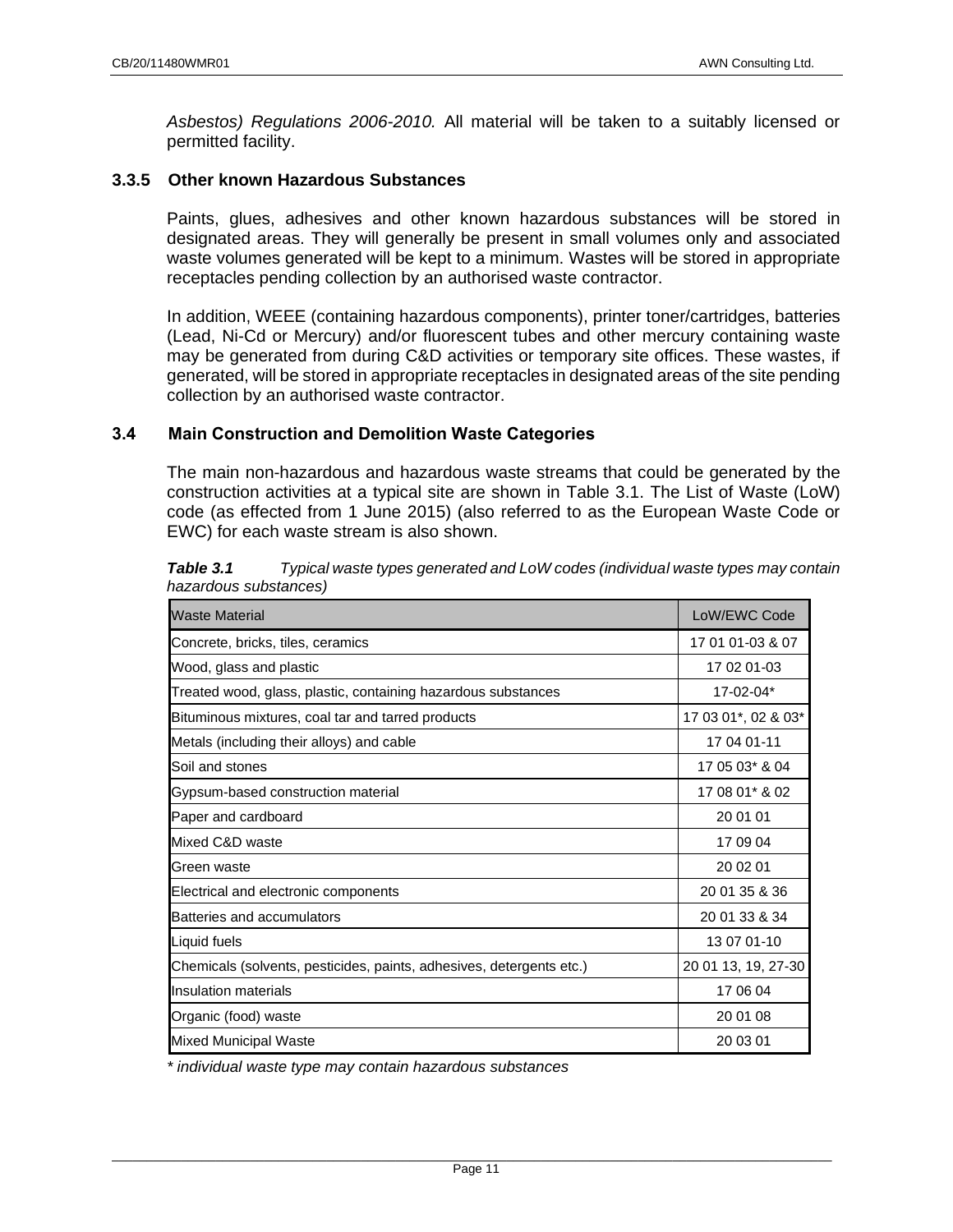# <span id="page-12-0"></span>**4.0 WASTE MANAGEMENT**

# <span id="page-12-1"></span>**4.1 Demolition Waste Generation**

The demolition stage will involve the demolition of multiple brick buildings onsite. The demolition areas are identified in the planning drawings provided with this application. The anticipated demolition waste and rates of reuse, recycling/recovery and disposal is shown in [Table 4.1](#page-12-3) below.

|                                   | Reuse         |          | Recycle/Recovery |               | <b>Disposal</b> |      |        |
|-----------------------------------|---------------|----------|------------------|---------------|-----------------|------|--------|
| <b>Waste Type</b>                 | <b>Tonnes</b> | $\%$     | <b>Tonnes</b>    | $\frac{0}{0}$ | <b>Tonnes</b>   | $\%$ | Tonnes |
| Glass                             | 130.5         | $\Omega$ | 0.0              | 85            | 111.0           | 15   | 19.6   |
| Concrete, Bricks, Tiles, Ceramics | 739.8         | 30       | 221.9            | 65            | 480.8           | 5    | 37.0   |
| Plasterboard                      | 58.0          | 30       | 17.4             | 60            | 34.8            | 10   | 5.8    |
| Asphalts                          | 14.5          | $\Omega$ | 0.0              | 25            | 3.6             | 75   | 10.9   |
| Metals                            | 217.6         | 5        | 10.9             | 80            | 174.1           | 15   | 32.6   |
| Slate                             | 116.0         | $\Omega$ | 0.0              | 85            | 98.6            | 15   | 17.4   |
| Timber                            | 174.1         | 10       | 17.4             | 60            | 104.4           | 30   | 52.2   |
| Asbestos                          | 1.0           | 0        | 0.0              | 0             | 0.0             | 100  | 1.0    |
| <b>Total</b>                      | 1451.5        |          | 267.6            |               | 1007.4          |      | 176.5  |

<span id="page-12-3"></span>*Table 4.1 Estimated off-site reuse, recycle and disposal rates for demolition waste*

### <span id="page-12-2"></span>**4.2 Construction Waste Generation**

Table 4.1 below shows the breakdown of C&D waste types produced on a typical site based on data from the EPA *National Waste Reports <sup>16</sup> and the joint EPA & GMIT study 15* , along with other research reports.

| <b>Table 4.2:</b> | Waste materials generated on a typical Irish construction site. |  |
|-------------------|-----------------------------------------------------------------|--|
|-------------------|-----------------------------------------------------------------|--|

| Waste Types  | %   |
|--------------|-----|
| Mixed C&D    | 33  |
| Timber       | 28  |
| Plasterboard | 10  |
| Metals       | 8   |
| Concrete     | 6   |
| Other        | 15  |
| Total        | 100 |

Table 4.3 below shows the estimated construction waste generation for the development based on the gross floor area of construction and other information available to date, along with indicative targets for management of the waste streams. The estimated waste amounts for the main waste types (with the exception of soils and stones) are based on an average large-scale development waste generation rate per  $m^2$ , using the waste breakdown rates shown in Table 4.2. These have been calculated from the schedule of development areas provided by the architect.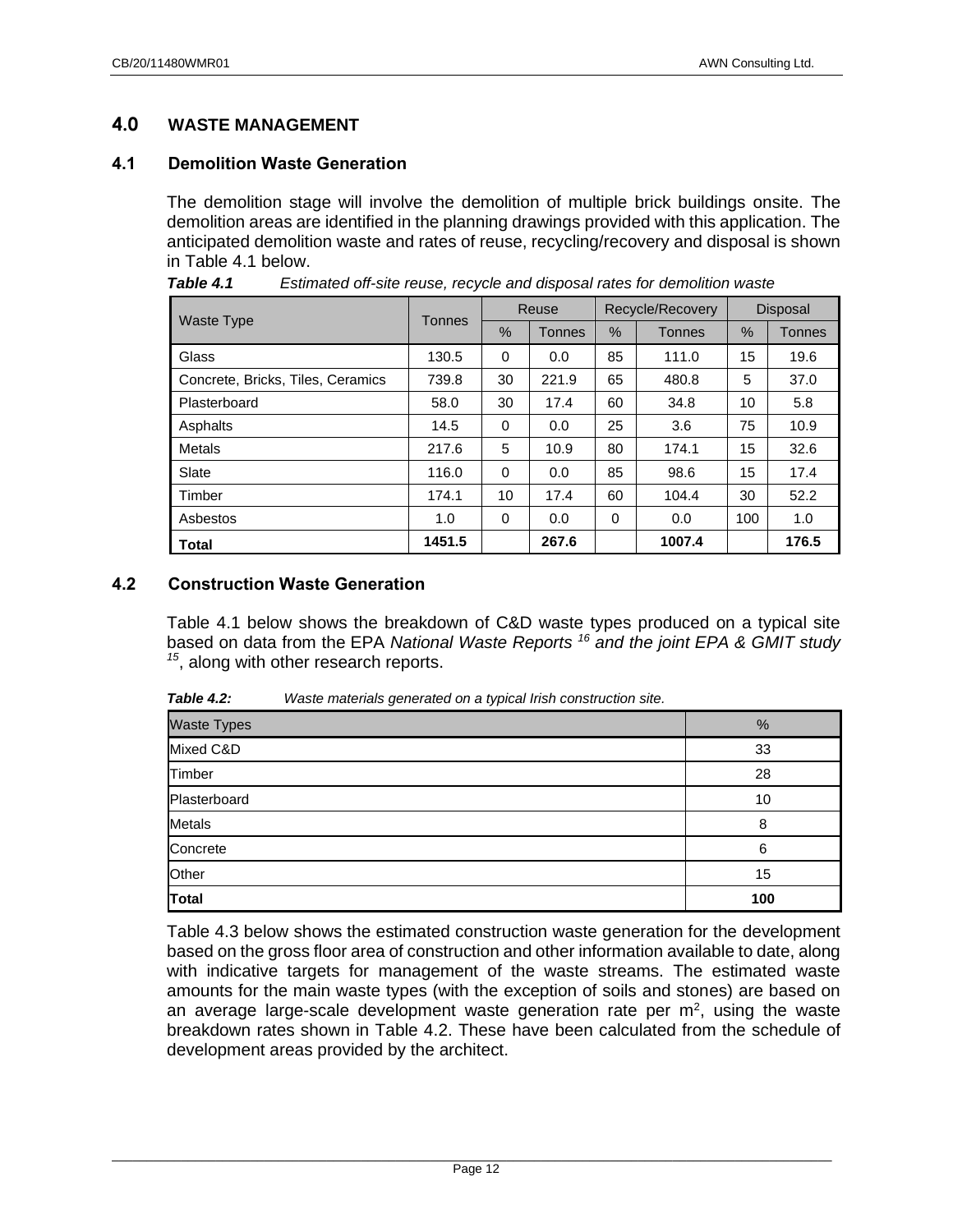|                   | <b>Tonnes</b> |    | Reuse         |      | Recycle/Recovery | Disposal |               |  |
|-------------------|---------------|----|---------------|------|------------------|----------|---------------|--|
| <b>Waste Type</b> |               | %  | <b>Tonnes</b> | $\%$ | <b>Tonnes</b>    | %        | <b>Tonnes</b> |  |
| Mixed C&D         | 1125.7        | 10 | 112.6         | 80   | 900.6            | 10       | 112.6         |  |
| Timber            | 955.1         | 40 | 382.1         | 55   | 525.3            | 5        | 47.8          |  |
| Plasterboard      | 341.1         | 30 | 102.3         | 60   | 204.7            | 10       | 34.1          |  |
| Metals            | 272.9         | 5  | 13.6          | 90   | 245.6            | 5        | 13.6          |  |
| Concrete          | 204.7         | 30 | 61.4          | 65   | 133.0            | 5        | 10.2          |  |
| Other             | 511.7         | 20 | 102.3         | 60   | 307.0            | 20       | 102.3         |  |
| <b>Total</b>      | 3411.2        |    | 774.3         |      | 2316.2           |          | 320.6         |  |

*Table 4.3: Predicted on and off-site reuse, recycle and disposal rates for construction waste.*

In addition to the information in Table 4.3, there will be c.  $34,632$  m<sup>3</sup> soil, stones, clay, made ground and rock excavated to facilitate construction of new foundations, underground services, and the installation of the proposed basement. Any suitable excavated material will be temporarily stockpiled for reuse as fill or in landscaping, where possible, but reuse on site is expected to be limited and the majority of excavated material is expected to be removed offsite for appropriate reuse, recovery and/or disposal.

It should be noted that until final materials and detailed construction methodologies have been confirmed, it is difficult to predict with a high level of accuracy the construction waste that will be generated from the proposed works as the exact materials and quantities may be subject to some degree of change and variation during the construction process.

# <span id="page-13-0"></span>**4.3 Proposed Waste Management Options**

Waste materials generated will be segregated on site, where it is practical. Where the onsite segregation of certain waste types is not practical, off-site segregation will be carried out. There will be skips and receptacles provided to facilitate segregation at source where feasible. All waste receptacles leaving site will be covered or enclosed. The appointed waste contractor will collect and transfer the wastes as receptacles are filled. There are numerous waste contractors in the Dublin Region that provide this service.

All waste arising's will be handled by an approved waste contractor holding a current waste collection permit. All waste arising's requiring disposal off-site will be reused, recycled, recovered or disposed of at a facility holding the appropriate registration, permit or licence, as required.

During construction some of the sub-contractors on site will generate waste in relatively low quantities. The transportation of non-hazardous waste by persons who are not directly involved with the waste business, at weights less than or equal to 2 tonnes, and in vehicles not designed for the carriage of waste, are exempt from the requirement to have a waste collection permit (Ref. Article 30 (1) (b) of the Waste Collection Permit Regulations 2007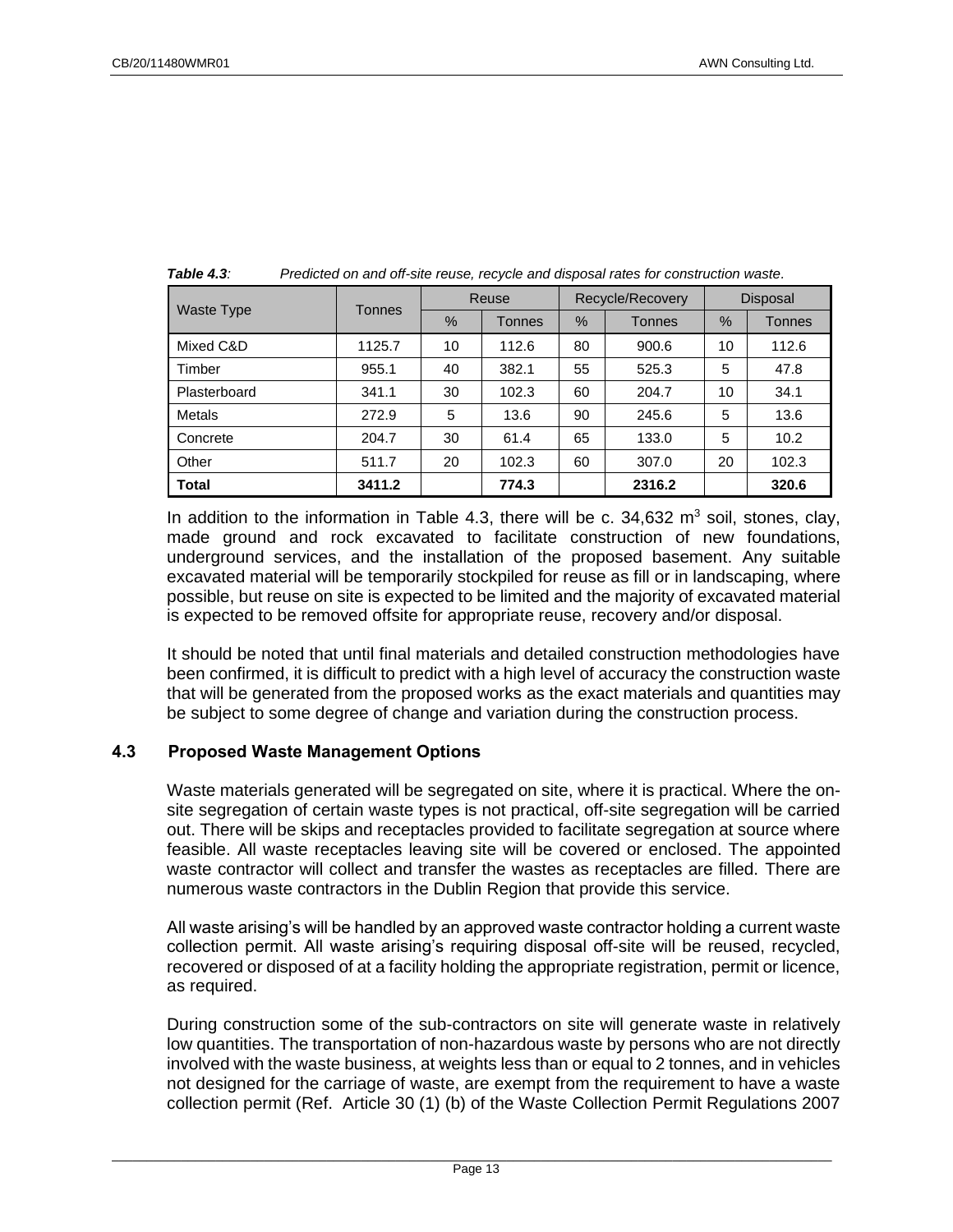as amended). Any sub-contractors engaged that do not generate more than 2 tonnes of waste at any one time can transport this waste offsite in their work vehicles (which are not designed for the carriage of waste). However, they are required to ensure that the receiving facility has the appropriate COR / permit / licence.

Written records will be maintained by the contractor(s) detailing the waste arising throughout the C&D phases, the classification of each waste type, waste collection permits for all waste contactors who collect waste from the site and COR/permit or licence for the receiving waste facility for all waste removed off site for appropriate reuse, recycling, recovery and/or disposal.

Dedicated bunded storage containers will be provided for hazardous wastes which may arise such as batteries, paints, oils, chemicals etc, if required.

The anticipated management of the main waste streams is outlined as follows:

#### Soil, Stone, Gravel, Clay, Made Ground and Rock

The Waste Management Hierarchy states that the preferred option for waste management is prevention and minimisation of waste, followed by preparing for reuse and recycling/recovery, energy recovery (i.e. incineration) and, least favoured of all, disposal. The excavations are required to facilitate construction works so the preferred option (prevention and minimisation) cannot be accommodated for the excavation phase.

When material is removed off-site it could be reused as a by-product (and not as a waste), if this is done, it will be done in accordance with Article 27 of the *European Communities (Waste Directive) Regulations 2011*. Article 27 requires that certain conditions are met and that by-product notifications are made to the EPA via their online notification form. Excavated material should not be removed from site until approval from the EPA has been received.

The next option (beneficial reuse) may be appropriate for the excavated material pending environmental testing to classify the material as hazardous or non-hazardous in accordance with the EPA *Waste Classification – List of Waste & Determining if Waste is Hazardous or Non-Hazardous* publication. Clean inert material may be used as fill material in other construction projects or engineering fill for waste licensed sites. Beneficial reuse of surplus excavation material as engineering fill may be subject to further testing to determine if materials meet the specific engineering standards for their proposed end-use.

If the material is deemed to be a waste, then removal and reuse/recovery/disposal of the material will be carried out in accordance with the *Waste Management Acts 1996 – 2011*  as amended, the *Waste Management (Collection Permit) Regulations 2007* as amended and the *Waste Management (Facility Permit & Registration) Regulations 2007* as amended. Once all available beneficial reuse options have been exhausted, the options of recycling and recovery at waste permitted and licensed sites will be considered.

In the event that contaminated material is encountered and subsequently classified as hazardous, this material will be stored separately to any non-hazardous material. It will require off-site treatment at a suitable facility or disposal abroad via Transfrontier Shipment of Wastes (TFS).

#### Bedrock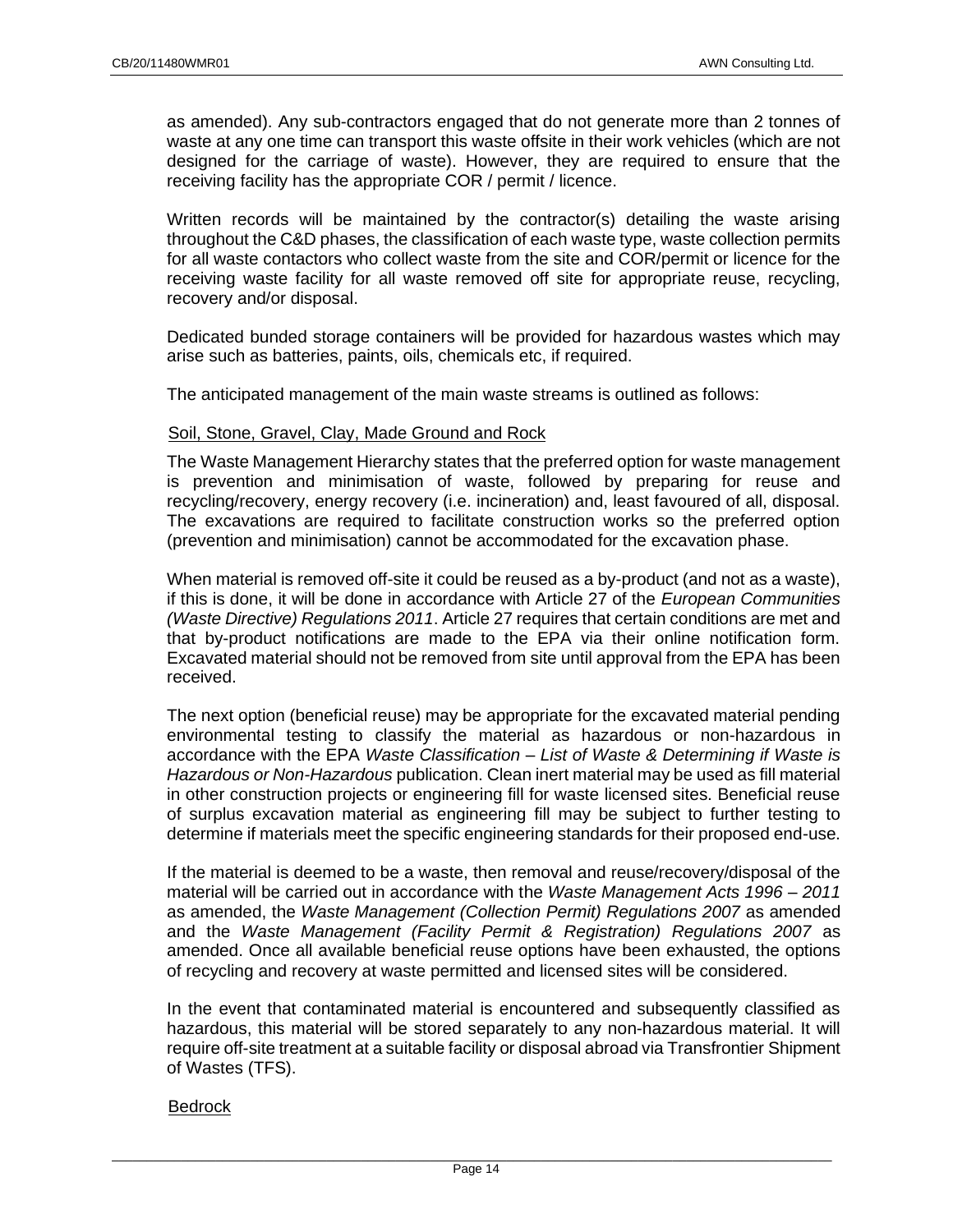Any excavated rock is expected to be removed offsite for appropriate reuse, recovery and/or disposal. If bedrock is to be crushed onsite the appropriate mobile waste facility permit will be obtained from DLRCC.

#### Silt & Sludge

During the construction phase, silt and petrochemical interception should be carried out on runoff and pumped water from site works, where required. Sludge and silt will then be collected by a suitably licensed contractor and removed offsite.

#### Concrete Blocks, Bricks, Tiles & Ceramics

The majority of concrete blocks, bricks, tiles and ceramics generated as part of the construction works are expected to be clean, inert material and should be recycled, where possible. If concrete is to be crushed onsite the appropriate waste facility permit will be obtained from DLRCC.

#### Hard Plastic

As hard plastic is a highly recyclable material, much of the plastic generated will be primarily from material off-cuts. All recyclable plastic will be segregated and recycled, where possible.

#### **Timber**

Timber that is uncontaminated, i.e. free from paints, preservatives, glues etc., will be disposed of in a separate skip and recycled off-site.

#### **Metal**

Metals will be segregated where practical and stored in skips. Metal is highly recyclable and there are numerous companies that will accept these materials.

#### Plasterboard

There are currently several recycling services for plasterboard in Ireland. Plasterboard from the construction phases will be stored in a separate skip, pending collection for recycling. The site manager will ensure that oversupply of new plasterboard is carefully monitored to minimise waste.

#### **Glass**

Glass materials will be segregated for recycling, where possible.

#### Waste Electrical and Electronic Equipment (WEEE)

Any WEEE will be stored in dedicated covered cages/receptacles/pallets pending collection for recycling.

#### Other Recyclables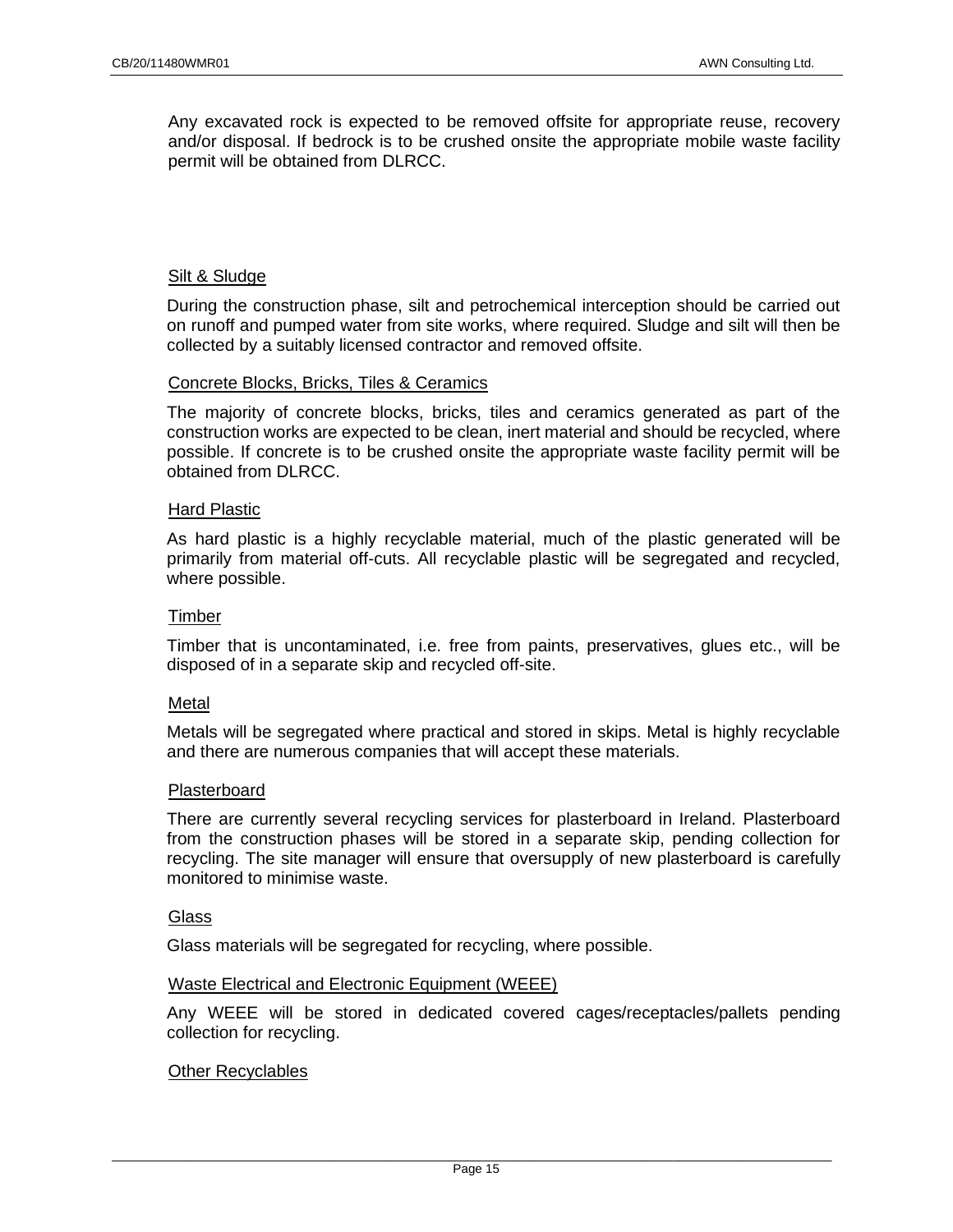Where any other recyclable wastes such as cardboard and soft plastic are generated, these will be segregated at source into dedicated skips and removed off-site.

#### Non-Recyclable Waste

C&D waste which is not suitable for reuse or recovery, such as polystyrene, some plastics and some cardboards, will be placed in separate skips or other receptacles. Prior to removal from site, the non-recyclable waste skip/receptacle will be examined by a member of the waste team (see Section [7.0\)](#page-18-1) to determine if recyclable materials have been placed in there by mistake. If this is the case, efforts will be made to determine the cause of the waste not being segregated correctly and recyclable waste will be removed and placed into the appropriate receptacle.

### Asbestos Containing Materials

Any asbestos or ACM found onsite should be removed by a suitably competent contractor and disposed of as asbestos waste before the demolition works begin. All asbestos removal work or encapsulation work must be carried out in accordance with *S.I. No. 386 of 2006 Safety, Health and Welfare at Work (Exposure to Asbestos) Regulations 2006- 2010.*

#### Other Hazardous Wastes

On-site storage of any hazardous wastes produced (i.e. contaminated soil if encountered and/or waste fuels) will be kept to a minimum, with removal off-site organised on a regular basis. Storage of all hazardous wastes on-site will be undertaken to minimise exposure to on-site personnel and the public and to also minimise potential for environmental impacts. Hazardous wastes will be recovered, wherever possible, and failing this, disposed of appropriately.

#### Onsite Crushing

It is currently not envisaged that the crushing of waste materials will occur onsite, however if the crushing of material is to be undertaken a waste facility permit will first be obtained from DLRCC and the destination of the excepting waste facility will be supplied to the DLRCC waste unit.

# <span id="page-16-0"></span>**4.4 Tracking and Documentation Procedures for Off-Site Waste**

All waste will be documented prior to leaving the site. Waste will be weighed by the contractor, either by weighing mechanism on the truck or at the receiving facility. These waste records will be maintained on site by the nominated project Waste Manager (see Section [7.0\)](#page-18-1).

All movement of waste and the use of waste contractors will be undertaken in accordance with the *Waste Management Acts 1996 - 2011*, *Waste Management (Collection Permit) Regulations 2007* as amended and *Waste Management (Facility Permit & Registration) Regulations 2007* and amended. This includes the requirement for all waste contractors to have a waste collection permit issued by the NWCPO. The nominated project waste manager (see Section [7.0\)](#page-18-1) will maintain a copy of all waste collection permits on-site.

If the waste is being transported to another site, a copy of the Local Authority waste COR/permit or EPA Waste/IE Licence for that site will be provided to the nominated project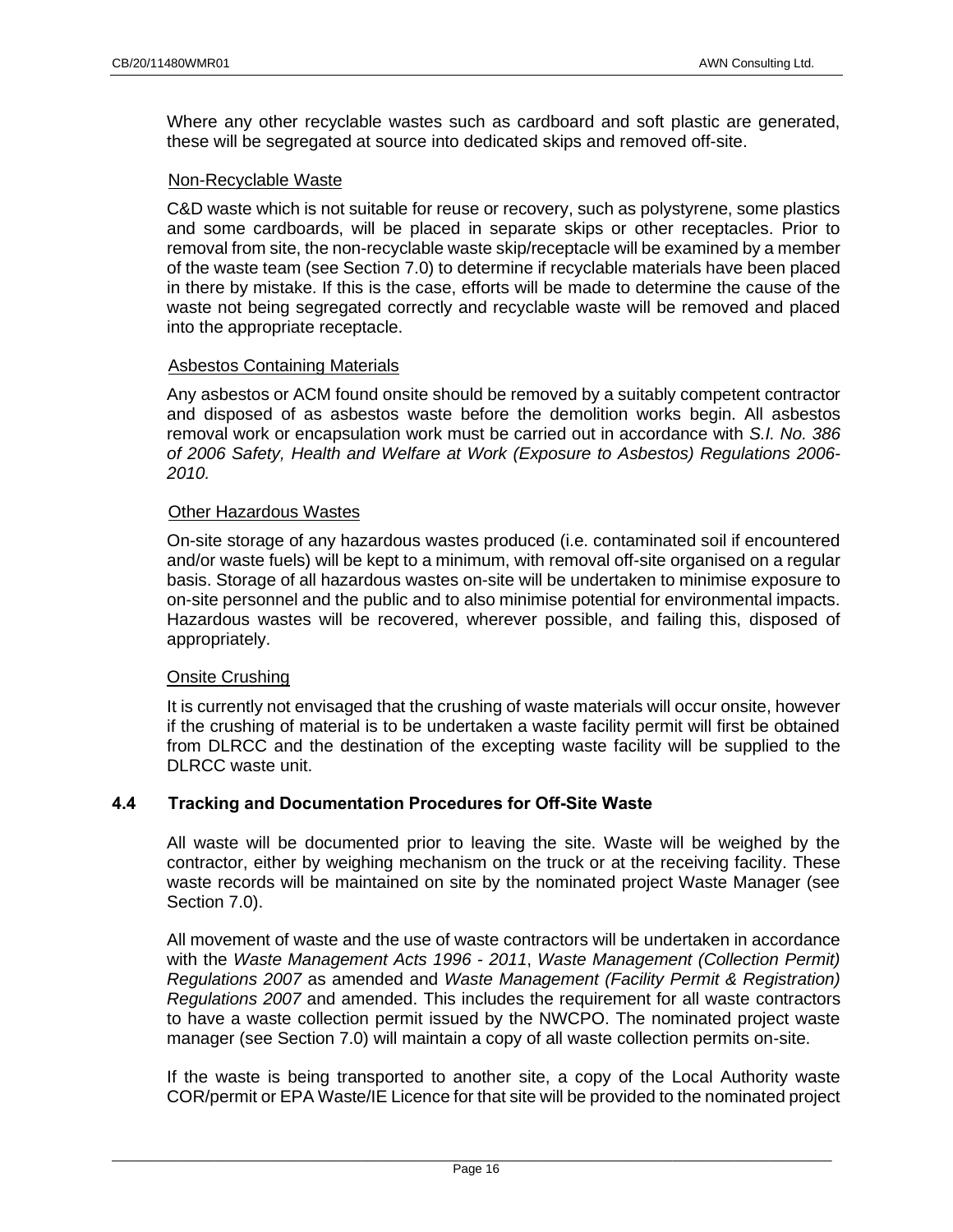waste manager (see Section [7.0\)](#page-18-1). If the waste is being shipped abroad, a copy of the Transfrontier Shipping (TFS) notification document will be obtained from DCC (as the relevant authority on behalf of all local authorities in Ireland) and kept on-site along with details of the final destination (COR, permits, licences etc.). A receipt from the final destination of the material will be kept as part of the on-site waste management records.

All information will be entered in a waste management recording system to be maintained on site.

# <span id="page-17-0"></span>**5.0 ESTIMATED COST OF WASTE MANAGEMENT**

An outline of the costs associated with different aspects of waste management is outlined below. The total cost of C&D waste management will be measured and will take into account handling costs, storage costs, transportation costs, revenue from rebates and disposal costs.

### <span id="page-17-1"></span>**5.1 Reuse**

By reusing materials on site, there will be a reduction in the transport and recycle/recovery/disposal costs associated with the requirement for a waste contractor to take the material off-site.

Clean and inert soils, gravel, stones etc. which cannot be reused on site may be used as access roads or capping material for landfill sites etc. This material is often taken free of charge or a reduced fee for such purposes, reducing final waste disposal costs.

#### <span id="page-17-2"></span>**5.2 Recycling**

Salvageable metals will earn a rebate which can be offset against the costs of collection and transportation of the skips.

Clean uncontaminated cardboard and certain hard plastics can also be recycled. Waste contractors will charge considerably less to take segregated wastes, such as recyclable waste, from a site than mixed waste.

Timber can be recycled as chipboard. Again, waste contractors will charge considerably less to take segregated wastes such as timber from a site than mixed waste.

# <span id="page-17-3"></span>**5.3 Disposal**

Landfill charges are currently at around €130 - €150 per tonne which includes a €75 per tonne landfill levy specified in the *Waste Management (Landfill Levy) Regulations 2015*. In addition to disposal costs, waste contractors will also charge a collection fee for skips.

Collection of segregated C&D waste usually costs less than municipal waste. Specific C&D waste contractors take the waste off-site to a licensed or permitted facility and, where possible, remove salvageable items from the waste stream before disposing of the remainder to landfill. Clean soil, rubble, etc. is also used as fill/capping material, wherever possible.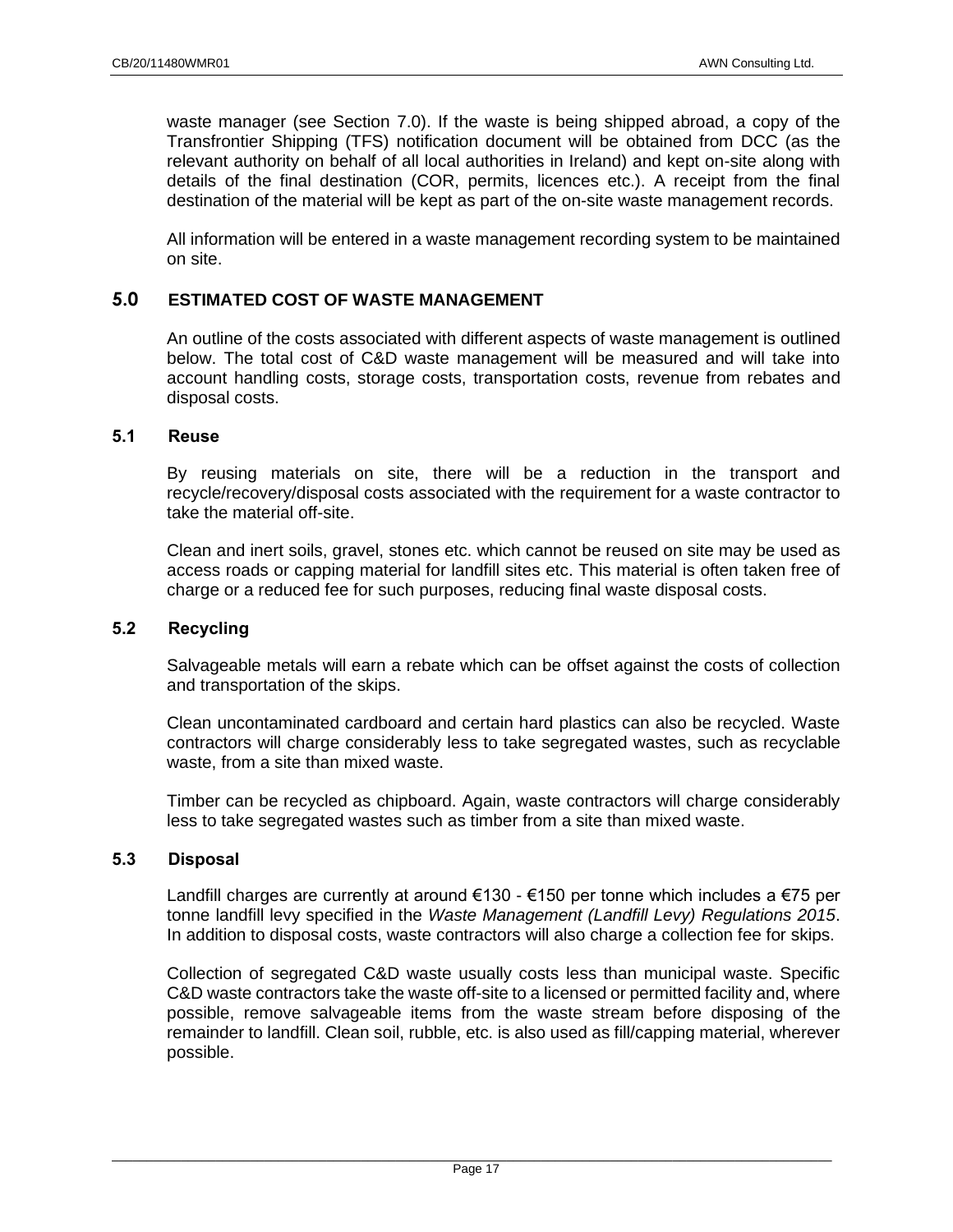# <span id="page-18-0"></span>**6.0 DEMOLITION PROCEDURES**

The demolition stage will involve the demolition of multiple brick style buildings onsite. The demolition areas are identified in the planning drawings. A formal demolition plan including safety procedures will be prepared by the demolition contractor; however, in general, the following sequence of works should be followed during the demolition stage.

#### Check for Hazards

Prior to commencing works, buildings and structures to be demolished will be checked for any likely hazards including asbestos, asbestos-containing Materials, electric power lines or cables, gas reticulation systems, telecommunications, unsafe structures and fire and explosion hazards, e.g. combustible dust, chemical hazards, oil, fuels and contamination.

#### Removal of Components

All hazardous materials will be removed first. All components from within the buildings that can be salvaged will be removed next. This will primarily include metal however may also include timbers, doors, windows, wiring and metal ducting, etc.

#### Removal of Roofing

Steel roof supports, beams etc. will be dismantled and taken away for recycling/salvage.

#### Excavation of Services, Demolition of Walls and Concrete

Services will be removed from the ground and the breakdown of walls will be carried out once all salvageable or reusable materials have been taken from the buildings. Finally, any existing foundations and hard standing areas will be excavated.

#### <span id="page-18-1"></span>**7.0 TRAINING PROVISIONS**

A member of the construction team will be appointed as the project waste manager to ensure commitment, operational efficiency and accountability during the C&D phases of the project.

#### <span id="page-18-2"></span>**7.1 Waste Manager Training and Responsibilities**

The nominated waste manager will be given responsibility and authority to select a waste team if required, i.e. members of the site crew that will aid them in the organisation, operation and recording of the waste management system implemented on site. The waste manager will have overall responsibility to oversee, record and provide feedback to the client on everyday waste management at the site. Authority will be given to the waste manager to delegate responsibility to sub-contractors, where necessary, and to coordinate with suppliers, service providers and sub-contractors to prioritise waste prevention and material salvage.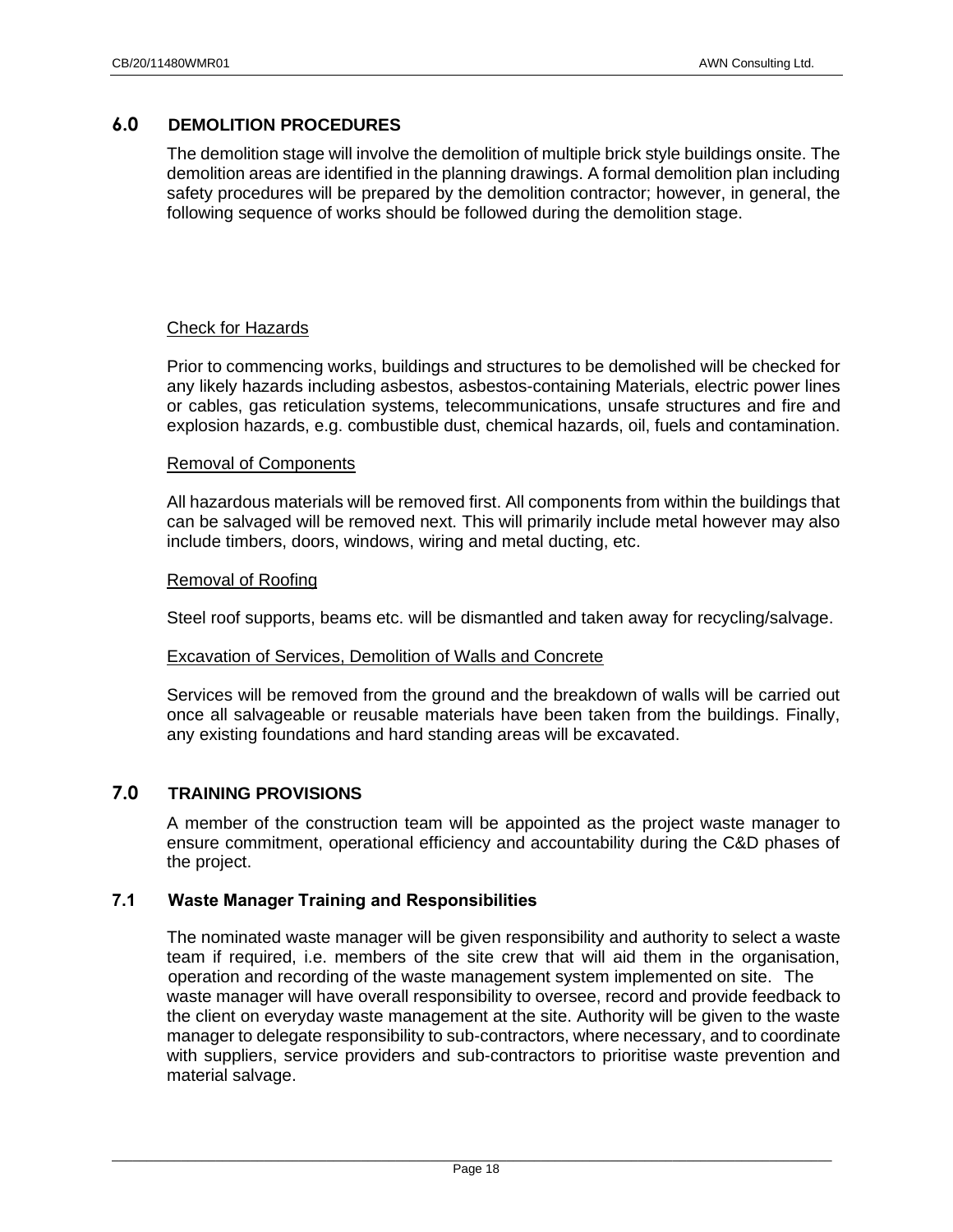The waste manager will be trained in how to set up and maintain a record keeping system, how to perform an audit and how to establish targets for waste management on site. The waste manager will also be trained in the best methods for segregation and storage of recyclable materials, have information on the materials that can be reused on site and be knowledgeable in how to implement this C&D WMP.

### <span id="page-19-0"></span>**7.2 Site Crew Training**

Training of site crew is the responsibility of the waste manager and, as such, a waste training program should be organised. A basic awareness course will be held for all site crew to outline the C&D WMP and to detail the segregation of waste materials at source. This may be incorporated with other site training needs such as general site induction, health and safety awareness and manual handling.

This basic course will describe the materials to be segregated, the storage methods and the location of the Waste Storage Areas (WSAs). A sub-section on hazardous wastes will be incorporated into the training program and the particular dangers of each hazardous waste will be explained.

# <span id="page-19-1"></span>**8.0 RECORD KEEPING**

Records should be kept for all waste material which leaves the site, either for reuse on another site, recycling or disposal. A recording system will be put in place to record the waste arising's on site.

A waste tracking log should be used to track each waste movement from the site. On exit from the site the waste collection vehicle driver should stop at the site office and sign out as a visitor and provide the security personnel or waste manager with a waste docket (or WTF for hazardous waste) for the waste load collected. At this time, the security personnel should complete and sign the Waste Tracking Register with the following information:

- Date
- Time
- Waste Contractor
- Company waste contractor appointed by e.g. Contractor or subcontractor name
- Collection Permit No.
- Vehicle Reg.
- Driver Name
- Docket No.
- Waste Type
- EWC/LoW

The waste vehicle will be checked by security personal or the site waste officer to ensure it has the waste collection permit no. displayed and a copy of the waste collection permit in the vehicle before they are allowed to remove the waste from the site.

The waste transfer dockets will be transferred to the site waste manager on a weekly basis and can be placed in the Waste Tracking Log file. This information will be forwarded onto the DLRCC Waste Regulation Unit when requested.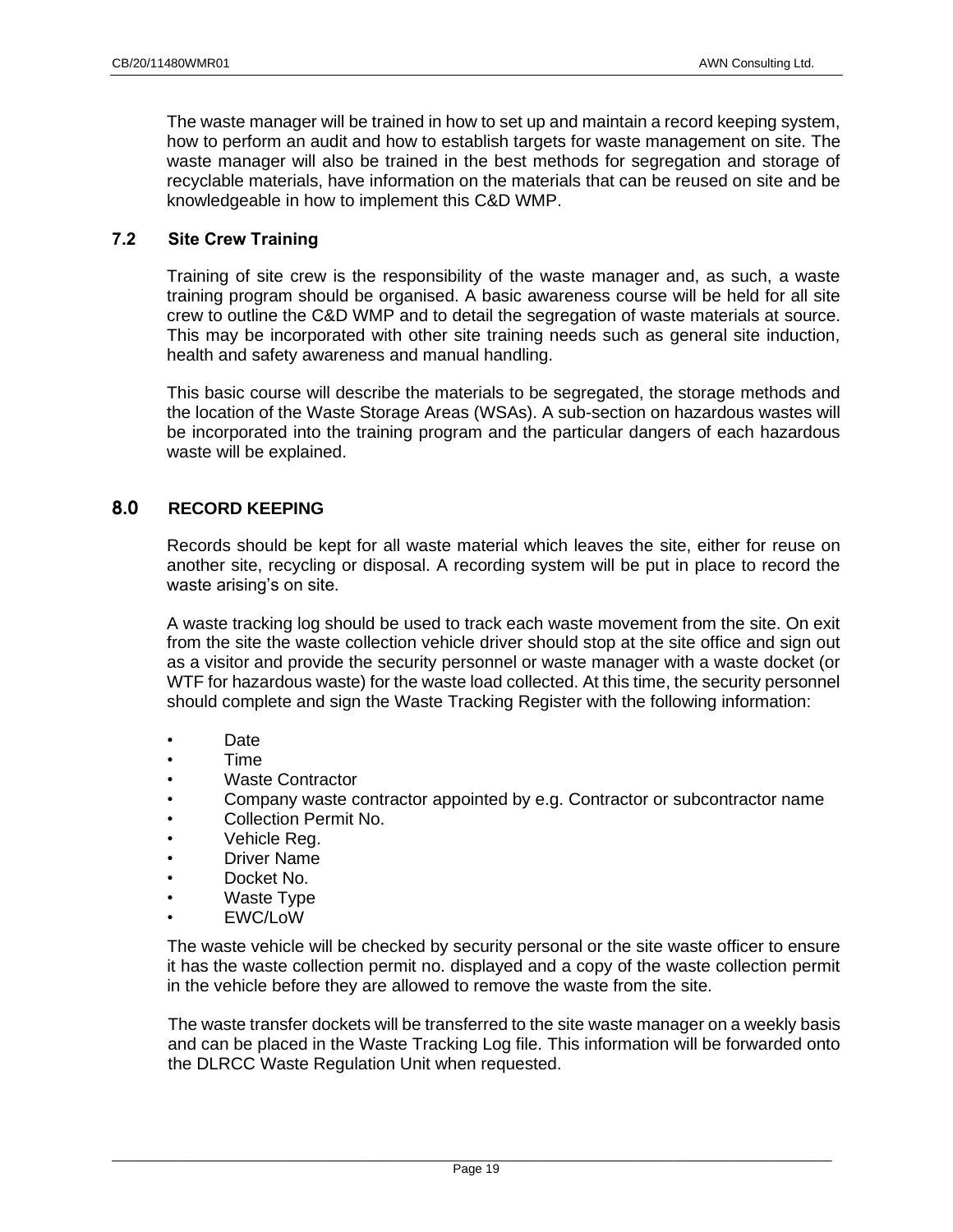Alternatively, each subcontractor that has engaged their own waste contractor will be required to maintain a similar waste tracking log with the waste dockets/WTF maintained on file and available for inspection on site by the main contractor as required.

Waste receipts from the receiving waste facility will also be obtained by the site contractor(s) and retained.

A copy of the Waste Collection Permits, CORs, Waste Facility Permits and Waste Licences will be maintained on site at all times. Subcontractors who have engaged their own waste contractors, should provide the main contractor with a copy of the waste collection permits and COR/permit/licence for the receiving waste facilities and maintain a copy on file available for inspection on site as required.

# <span id="page-20-0"></span>**9.0 OUTLINE WASTE AUDIT PROCEDURE**

#### <span id="page-20-1"></span>**9.1 Responsibility for Waste Audit**

The appointed waste manager will be responsible for conducting a waste audit at the site during the C&D phase of the development. Contact details for the nominated Waste Manager will be provided to the DLRCC Waste Regulation Unit after the main contractor is appointed and prior to any material being removed from site.

# <span id="page-20-2"></span>**9.2 Review of Records and Identification of Corrective Actions**

A review of all waste management costs and the records for the waste generated and transported off-site should be undertaken mid-way through the project.

If waste movements are not accounted for, the reasons for this should be established in order to see if and why the record keeping system has not been maintained. The waste records will be compared with the established recovery/reuse/recycling targets for the site. Each material type will be examined, in order to see where the largest percentage waste generation is occurring. The waste management methods for each material type will be reviewed in order to highlight how the targets can be achieved.

Upon completion of the C&D phase, a final report will be prepared, summarising the outcomes of waste management processes adopted and the total recycling/reuse/recovery figures for the development.

# <span id="page-20-3"></span>**10.0 CONSULTATION WITH RELEVANT BODIES**

#### <span id="page-20-4"></span>**10.1 Local Authority**

Once construction contractors have been appointed, have appointed waste contractors and prior to removal of any C&D waste materials offsite, details of the proposed destination of each waste stream will be provided to the DLRCC Waste Regulation Unit.

DLRCC will also be consulted, as required, throughout the demolition, excavation and construction phases in order to ensure that all available waste reduction, reuse and recycling opportunities are identified and utilised and that compliant waste management practices are carried out.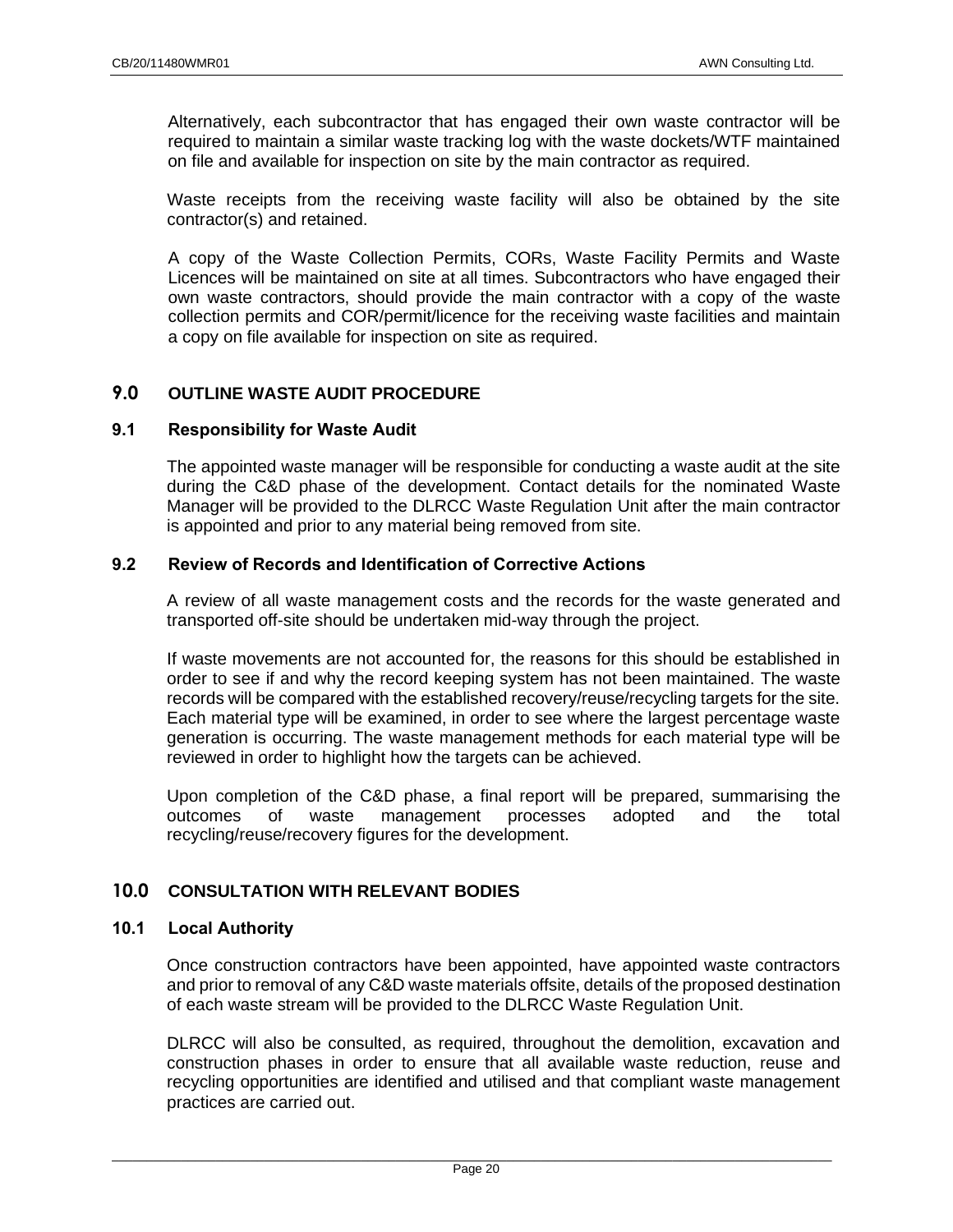# <span id="page-21-0"></span>**10.2 Recycling/Salvage Companies**

The appointed waste contractor for the main waste streams managed by the demolition and construction contractors will be audited in order to ensure that relevant and up-to-date waste collection permits and facility registrations/permits/licences are held. In addition, information will be obtained regarding the feasibility of recycling each material, the costs of recycling/reclamation, the means by which the wastes will be collected and transported off-site, and the recycling/reclamation process each material will undergo off site.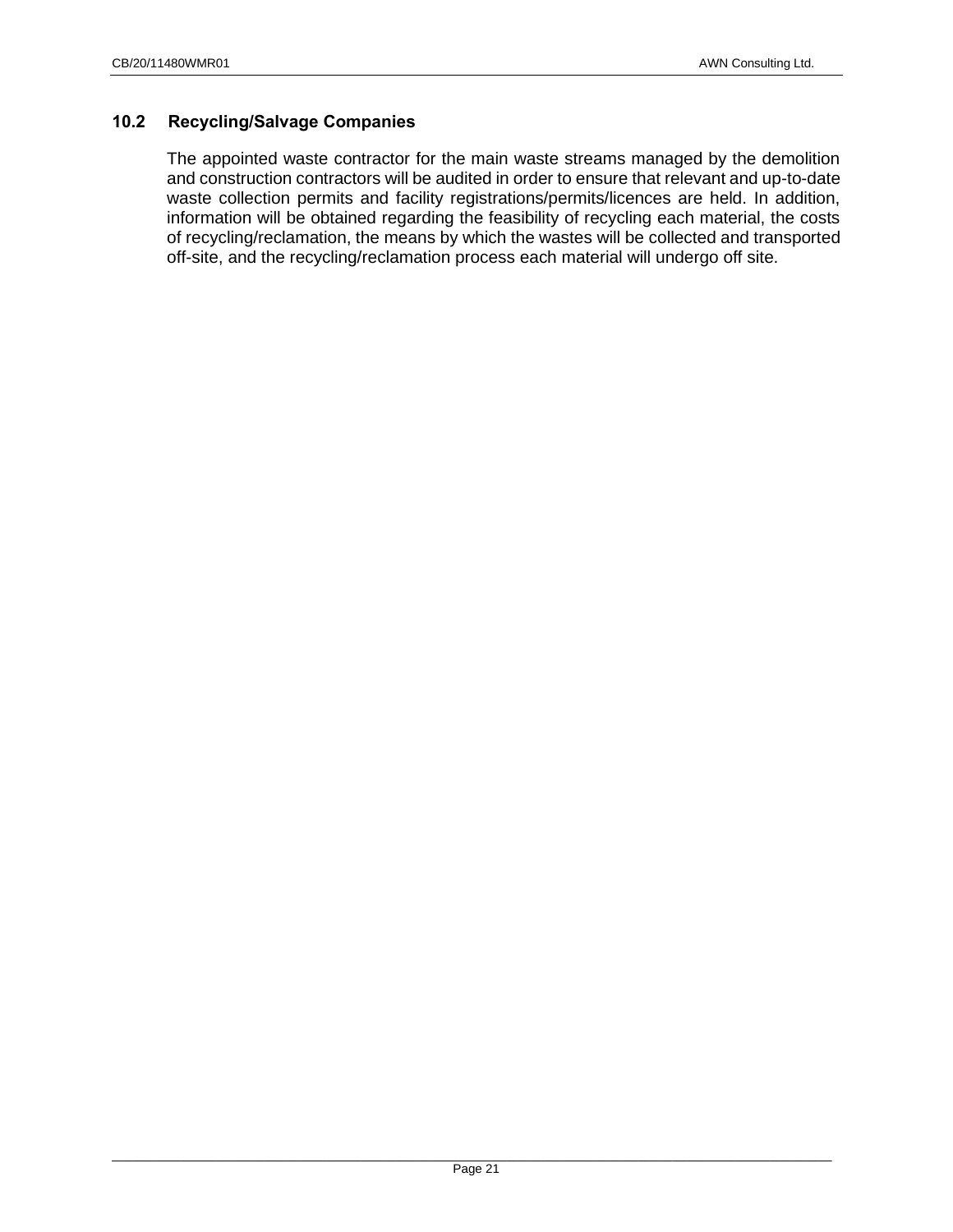# <span id="page-22-0"></span>**11.0 REFERENCES**

- 1. Waste Management Act 1996 (No. 10 of 1996) as amended. Sub-ordinate and associated legislation includes:
	- o European Communities (Waste Directive) Regulations 2011 (S.I. No. 126 of 2011) as amended.
	- o Waste Management (Collection Permit) Regulations 2007 (S.I. No. 820 of 2007) as amended.
	- o Waste Management (Facility Permit and Registration) Regulations 2007 (S.I No. 821 of 2007) as amended.
	- $\circ$  Waste Management (Licensing) Regulations 2000 (S.I No. 185 of 2000) as amended.
	- o European Union (Packaging) Regulations 2014 (S.I. No. 282 of 2014) as amended.
	- $\circ$  Waste Management (Planning) Regulations 1997 (S.I. No. 137 of 1997) as amended.
	- o Waste Management (Landfill Levy) Regulations 2015 (S.I. No. 189 of 2015)
	- o European Union (Waste Electrical and Electronic Equipment) Regulations 2014 (S.I. No. 149 of 2014)
	- $\circ$  European Union (Batteries and Accumulators) Regulations 2014 (S.I. No. 283 of 2014) as amended.
	- o Waste Management (Food Waste) Regulations 2009 (S.I. No. 508 of 2009) as amended.
	- o European Union (Household Food Waste and Bio-waste) Regulations 2015 (S.I. No. 430 of 2015)
	- o Waste Management (Hazardous Waste) Regulations 1998 (S.I. No. 163 of 1998) as amended.
	- o Waste Management (Shipments of Waste) Regulations 2007 (S.I. No. 419 of 2007) as amended.
	- $\circ$  European Communities (Shipments of Hazardous Waste exclusively within Ireland) Regulations 2011 (S.I. No. 324 of 2011)
	- o European Union (Properties of Waste which Render it Hazardous) Regulations 2015 (S.I. No. 233 of 2015) as amended
- 2. Protection of the Environment Act 2003, (No. 27 of 2003) as amended.
- 3. Litter Pollution Act 1997 (S.I. No. 12 of 1997) as amended
- 4. Eastern-Midlands Region Waste Management Plan 2015 2021 (2015).
- 5. Department of Environment and Local Government (DoELG) *Waste Management – Changing Our Ways, A Policy Statement* (1998).
- 6. Forum for the Construction Industry *Recycling of Construction and Demolition Waste.*
- 7. Department of Communications, Climate Action and Environment (DCCAE), *Waste Action Plan for the Circular Economy - Ireland's National Waste Policy 2020-2025* (Sept 2020).
- 8. Department of Environment, Heritage and Local Government, *Best Practice Guidelines on the Preparation of Waste Management Plans for Construction and Demolition Projects*  (2006).
- 9. FÁS and the Construction Industry Federation (CIF), *Construction and Demolition Waste Management – a handbook for Contractors and Site Managers* (2002).
- 10. Environmental Protection Agency (EPA) *'Best Practice Guidelines for the Preparation of Resource Management Plans for Construction & Demolition Projects'* Draft *(April 2021)*